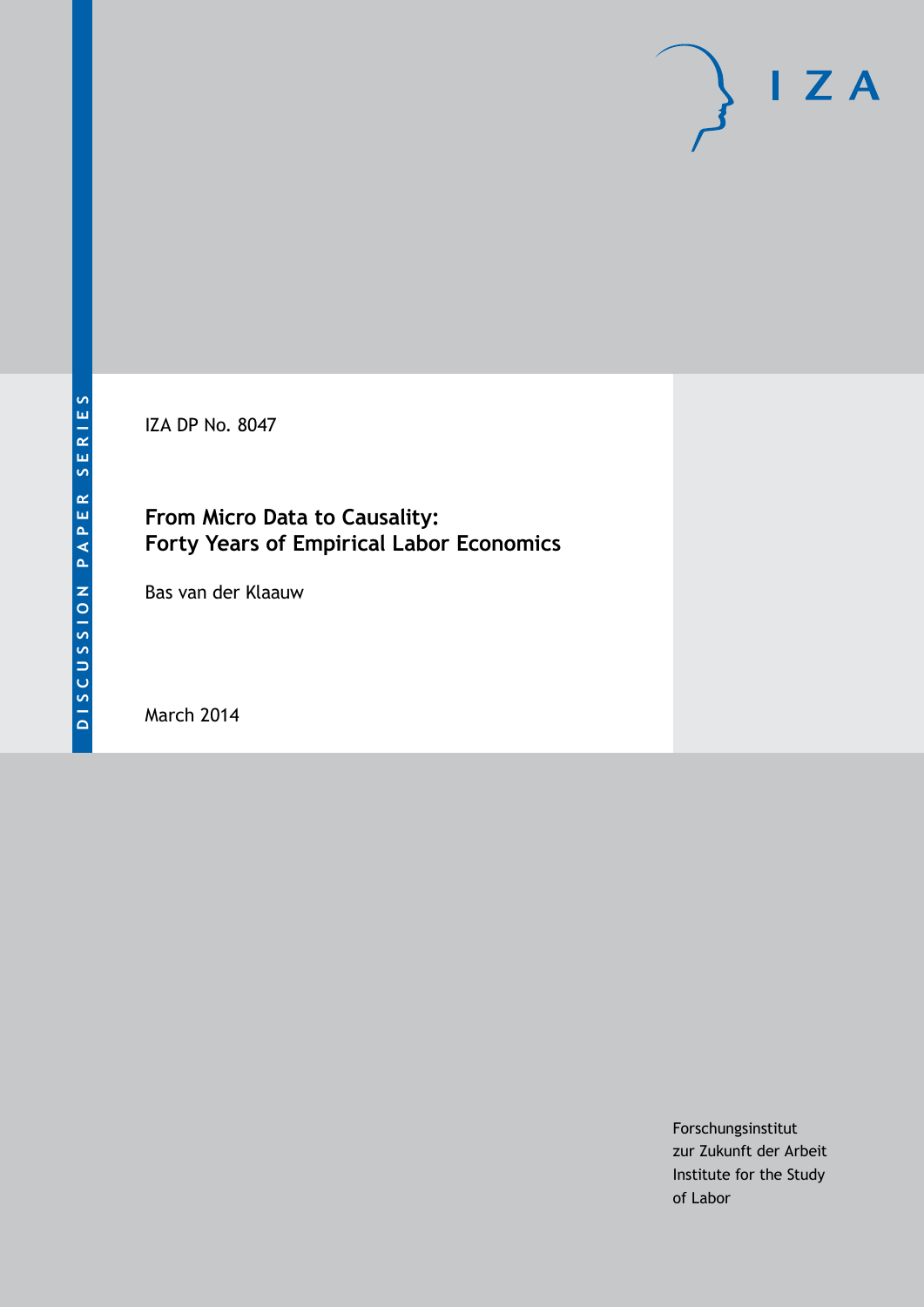# **From Micro Data to Causality: Forty Years of Empirical Labor Economics**

**Bas van der Klaauw**

*VU University Amsterdam, Tinbergen Institute and IZA*

#### Discussion Paper No. 8047 March 2014

IZA

P.O. Box 7240 53072 Bonn Germany

Phone: +49-228-3894-0 Fax: +49-228-3894-180 E-mail: [iza@iza.org](mailto:iza@iza.org)

Any opinions expressed here are those of the author(s) and not those of IZA. Research published in this series may include views on policy, but the institute itself takes no institutional policy positions. The IZA research network is committed to the IZA Guiding Principles of Research Integrity.

The Institute for the Study of Labor (IZA) in Bonn is a local and virtual international research center and a place of communication between science, politics and business. IZA is an independent nonprofit organization supported by Deutsche Post Foundation. The center is associated with the University of Bonn and offers a stimulating research environment through its international network, workshops and conferences, data service, project support, research visits and doctoral program. IZA engages in (i) original and internationally competitive research in all fields of labor economics, (ii) development of policy concepts, and (iii) dissemination of research results and concepts to the interested public.

<span id="page-1-0"></span>IZA Discussion Papers often represent preliminary work and are circulated to encourage discussion. Citation of such a paper should account for its provisional character. A revised version may be available directly from the author.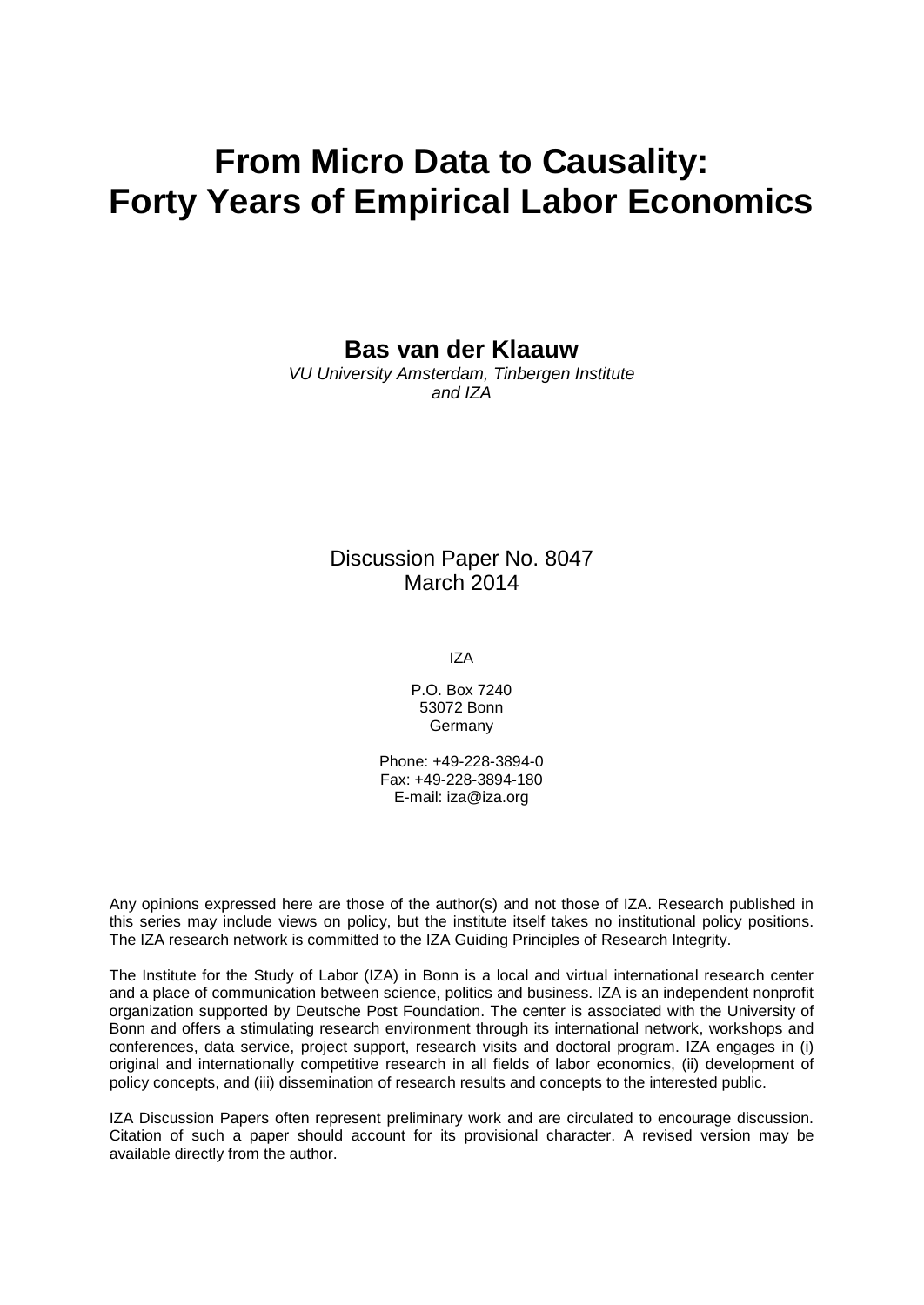IZA Discussion Paper No. 8047 March 2014

## **ABSTRACT**

## **From Micro Data to Causality: Forty Years of Empirical Labor Economics[\\*](#page-1-0)**

This overview describes the development of methods for empirical research in the field of labor economics during the past four decades. This period is characterized by the use of micro data to answer policy relevant research question. Prominent in the literature is the search for exogenous variation in treatment assignment which can be exploited to estimate causal effects. With the increased availability of detailed administrative data empirical labor economics and more generally empirical microeconomics will become an even more prominent field in economics research.

JEL Classification: C21, C26, C93, J68

Keywords: treatment effects, endogeneity, selection, experiments, labor market behavior, microeconometrics

Corresponding author:

Bas van der Klaauw Department of Economics VU University Amsterdam De Boelelaan 1105 NL-1081 HV Amsterdam The Netherlands E-mail: [b.vander.klaauw@vu.nl](mailto:b.vander.klaauw@vu.nl)

\* Forthcoming in the special issue of *Labour Economics* to commemorate the 25th anniversary of the European Association of Labour Economists (EALE). Thanks to Joshua Angrist for many useful comments during his discussion at the EALE 2013 meeting in Turin, and to Joop Hartog for carefully commenting on the paper.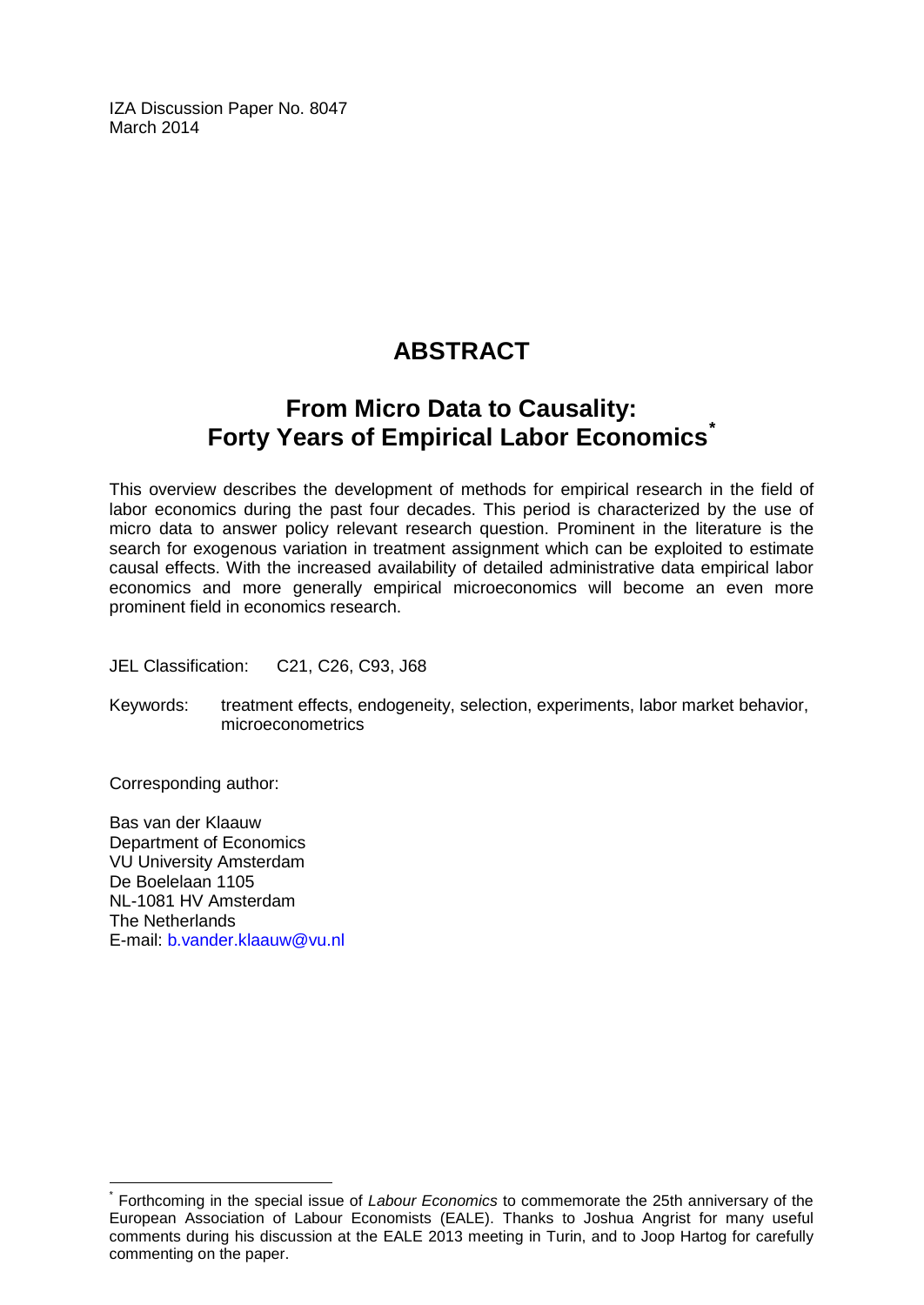## 1 Introduction

Research in labor economics is closely related to policy, and, therefore, labor economists often aim to provide evidence on the causal effect of either a policy intervention (e.g. minimum wage) or an individual choice variable (e.g. education, fertility, child care) on labor market outcomes. During the last decades, labor economists have been very prominent in developing microeconometric methods for estimating such causal effects. This has had substantial spillovers to other fields in economics, now often using similar methods as used in empirical labor economics.

This paper describes the development of methods for empirical research in the field of labor economics during the past few decades. The focus is on microeconometrics used for analyzing labor market behavior, which gained popularity during the early 1970s when labor economists realized that administrative micro data are essential to answer policy relevant research questions (Ashenfelter (1974)). This intensified the collection and use of detailed data at the individual level.

Already in the 1970s it was realized that standard regression methods, such as ordinary linear squares, probit and logit, suffer from endogeneity and selection problems (Heckman (1974)). This causes estimators for policy relevant parameters to become inconsistent, which triggered the development of econometric approaches correcting for these sources of inconsistencies. Heckman (1979) introduced methods for dealing with only observing outcomes for a selective subsample.

LaLonde (1986) showed empirically that endogeneity can be a major problem in microeconometric research. He compared the results from a randomized experiment with a series of non-experimental estimates for the effects of an employment program for disadvantaged workers. The non-experimental results are often different than those from a randomized experiment, implying that controlling for a limited set of observed individual characteristics is not sufficient to deal with the endogeneity problem.

The insight from LaLonde (1986) has been very influential on empirical research in labor economics. In general, researchers started to think more carefully about endogeneity and the identification of their parameters of interest. Since then, it has often been argued that randomized experiments are ideal when studying causal effects. However, in many economic settings randomized experiments are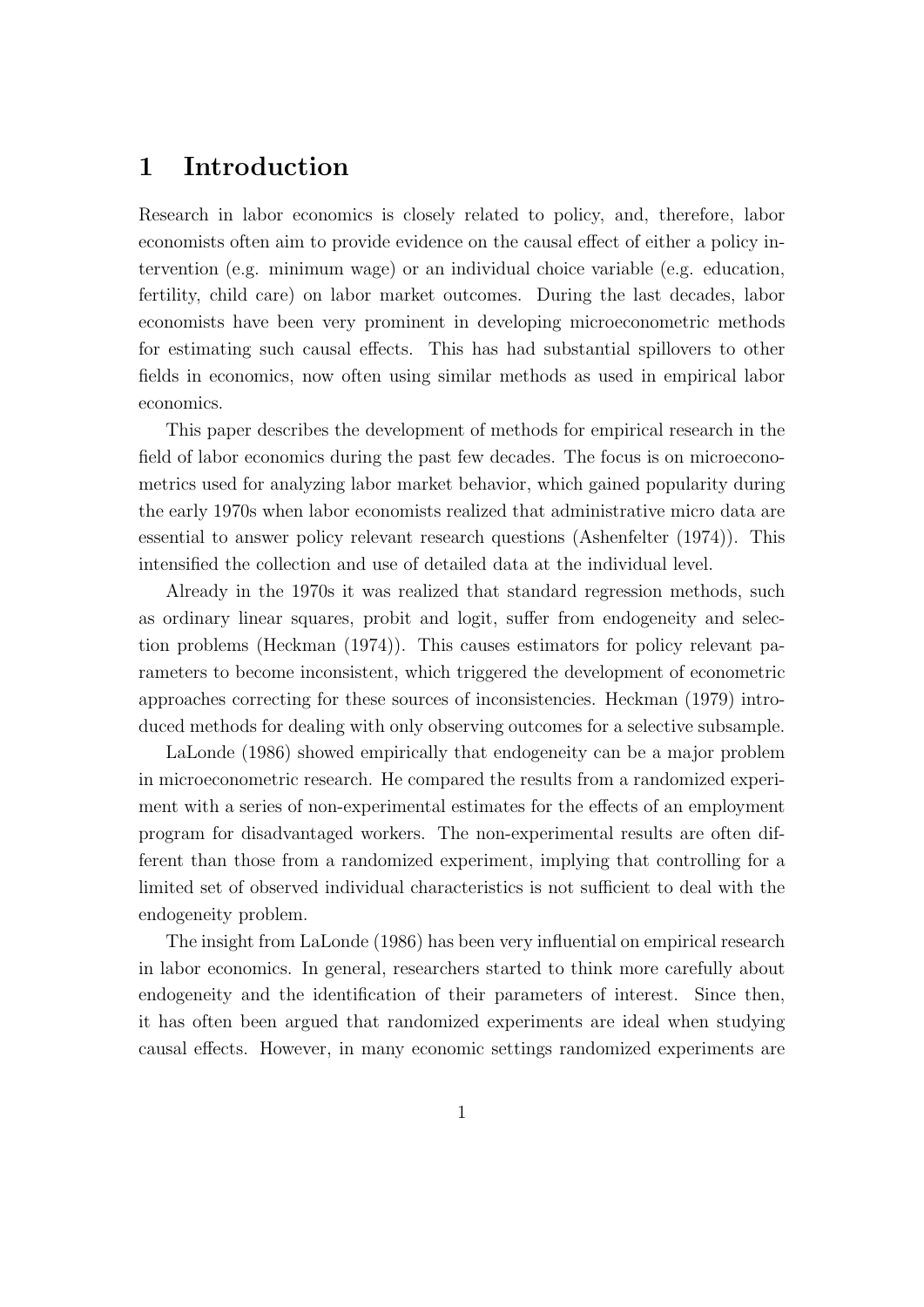very difficult to implement. For example, randomly assigning years of education or wages to individuals is often infeasible.<sup>1</sup> Therefore, since the late 1980s researchers started exploiting natural experiments (e.g. Angrist (1990), Angrist and Krueger (1991), Card (1990), and Card and Krueger (1994) for early contributions).

The idea of a natural experiment is to find exogenous variation in some treatment variable when estimating the effect of this treatment on individual outcomes.<sup>2</sup> Often the exogenous variation comes from institutional rules causing that (almost) identical individuals are exposed to different treatment regimes. The use of natural experiments when estimating causal effects induced a change in empirical research, which until the 1980s had mainly focused on developing microeconometric techniques dealing with selectivity and endogeneity. Microeconometricians started using methods such as instrumental variables and difference-in-differences much more frequently. In the late 1990s, economists also adopted regression discontinuity estimation as method for causal inference (e.g. Angrist and Lavy (1999) and Van der Klaauw (2002)). Regression discontinuity estimation was already discussed by Thistlewaite and Campbell (1960) in the educational sciences.

The use of natural experiments changed data requirements for empirical research. These methods require detailed information about both the cause of the exogenous variation as well as a sufficient number of individuals at the margin of the natural experiment. For example, Lalive (2008) who uses a regressiondiscontinuity design to study the effect of extended benefits entitlement on job finding, requires exact information on the age at the moment of becoming unemployed and a sufficiently large number of individuals who entered unemployment around the age of 50. Surveys often do not satisfy these data requirements. Maybe because age and the start of the unemployment period are imprecisely observed, or because there are only very few people in the survey who entered unemployment around the age of 50. Administrative data do not have such problems, which can explain the increased popularity of using administrative data in microeconomic research. Alternatively, researchers can collect their own data focussing on the relevant population and paying particular attention to the relevant variables. This type of data collection is often done in combination with a field experiment. Card

<sup>&</sup>lt;sup>1</sup>Gneezy and List (2006) discuss the results of a field experiment with randomly assigned wages.

<sup>2</sup>Treatment is very broadly defined. It can also be an individual choice variable such as years of education or an endogenous variable such as wages.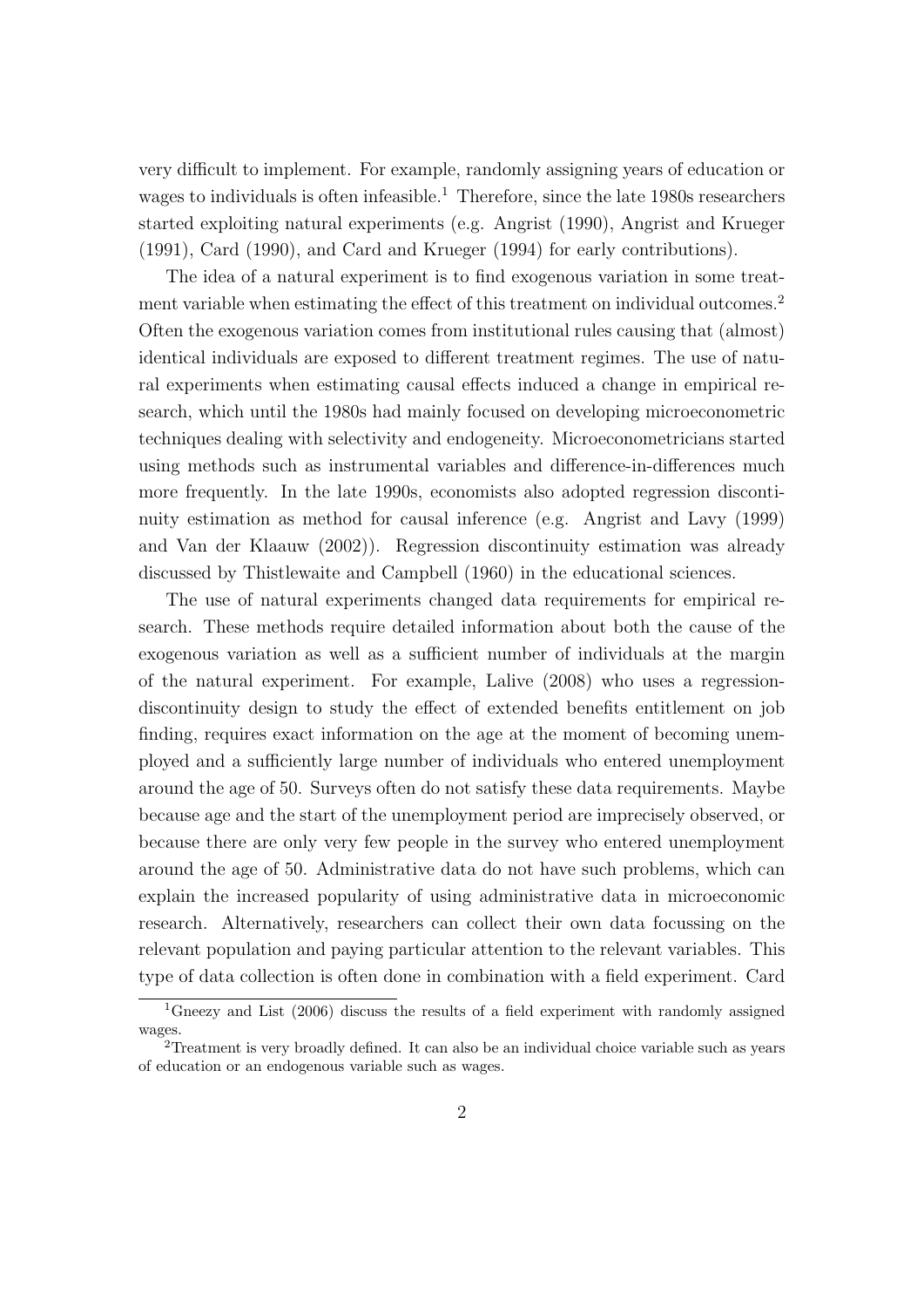et al. (2011) document the increased popularity of field experiments in economic research, particularly since the mid 1990s.

Natural experiments as approach to estimating causal effects have also been criticized. Rosenzweig and Wolpin (2000) discuss behavioral responses of individuals to the institutional setting and argue that not all natural experiments generate variation that is truly exogenous. Imbens and Angrist (1994) stress that empirical results using instrumental variables should often be interpreted locally. And Hahn et al. (2001) show that regression discontinuity methods provide a treatment effect at the margin of the discontinuity. Heckman and Urzúa (2010) criticize the focus on these local effects. Heckman and Vytlacil (2001) present policy relevant treatment effects, which link marginal treatment effects to an economic meaningful parameter. Chetty (2009) uses a sufficient statistics approach to establish a link between a welfare analysis and reduced-form treatment evaluation.

The remainder of this paper is organized as follows. In Section 2 we discuss two empirical models traditionally used in labor economics, the Mincerian wage equation and neoclassical labor supply model. These models are used to illustrate the failure of straightforward regression using microeconomic data. Section 3 presents the sample selection model as introduced by Heckman (1979) as an illustration for the use of econometric techniques dealing with selection issues. Section 4 provides a discussion of the potential outcomes model and discusses the use of social and field experiments. Next, an overview of natural experiment methods is presented in Section 5. Section 6 relates the treatment evaluation literature more explicitly to labor market behavior and dynamics. Finally, Section 7 provides some concluding remarks.

### 2 Two traditional labor market models

To illustrate the development of empirical microeconometric research in labor economics we briefly discuss two traditional models. The first is the Mincerian wage equation and the second the neoclassical labor supply model. Traditionally empirical economists used ordinary least squares (OLS) for estimating such labor market models. In both models most likely the classical assumptions for using OLS will be violated, implying that estimators are not consistent.

Human capital theory describes that workers invest in their productivity by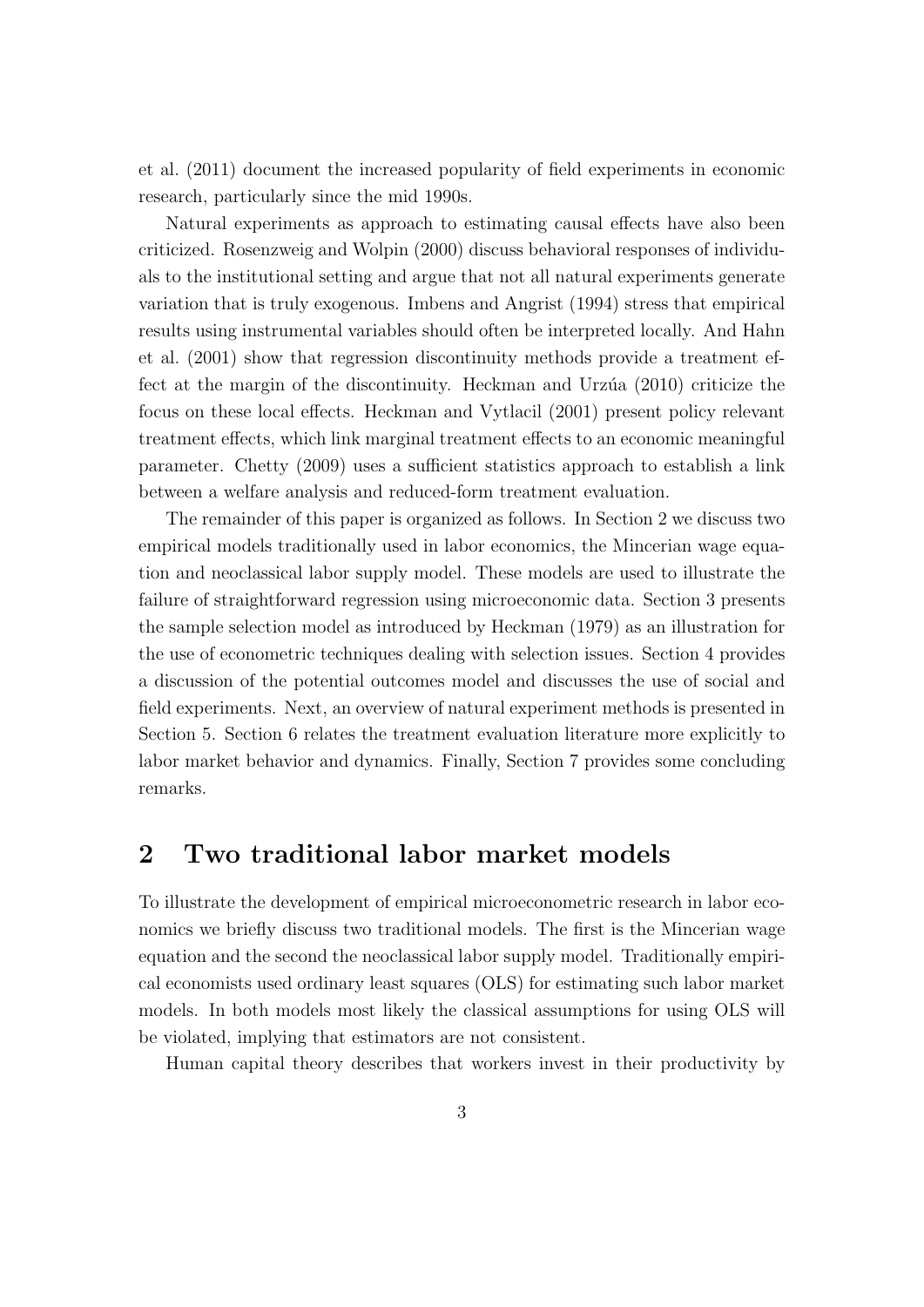following education or by obtaining work experience. A higher productivity should be reflected in the wage, which provides a (reduced-form) relation between wages and human capital. The most prominent wage equation is provided by Mincer (1974),

$$
\log \text{wage}_i = \beta_0 + \beta_1 \text{schooling}_i + \beta_2 \text{experimente}_i + \beta_3 \text{experimente}_i^2 + U_i
$$

The logarithm of the wage of worker i depends on her years of schooling and work experience. For ease of presentation other observed worker characteristics are not mentioned explicitly, but these are often taken into account in an empirical analysis. The disturbance term  $U_i$  contains the effects of unobserved characteristics and shocks on wages. The key parameter of interest is  $\beta_1$ , which describes the returns to education. This is an important policy parameter since most governments subsidize schooling and impose other regulations such as minimum school leaving ages.

Years of schooling is a choice variable. When individuals make schooling decisions, they can take all relevant heterogeneity into account. More able individuals attend schooling for more years, and ability might affect wages as well. If the econometrician does not observe ability or other relevant individual characteristics, these are included in the error term  $U_i$ . In that case years of schooling is an endogeneous variable. This causes that OLS will not provide a consistent and unbiased estimate for the returns to education  $\beta_1$ . A possible solution would be to add many other covariates, which should reduce the omitted variable bias. However, such a kitchen sink approach does not guarantee that a consistent estimator for  $\beta_1$  will be obtained.

The theory of labor supply is based on traditional neoclassical utility models in which workers face the trade-off between leisure and income. The individual choice variable is how many hours to work. Working more hours increases earnings which can be used for consumption, but it reduces leisure. The key element in these models are hourly wages, which indicate how much additional consumption one hour of leisure is worth. Empirical research focuses on how hours of work is affected by the hourly wage. Often the reduced-form labor supply model is used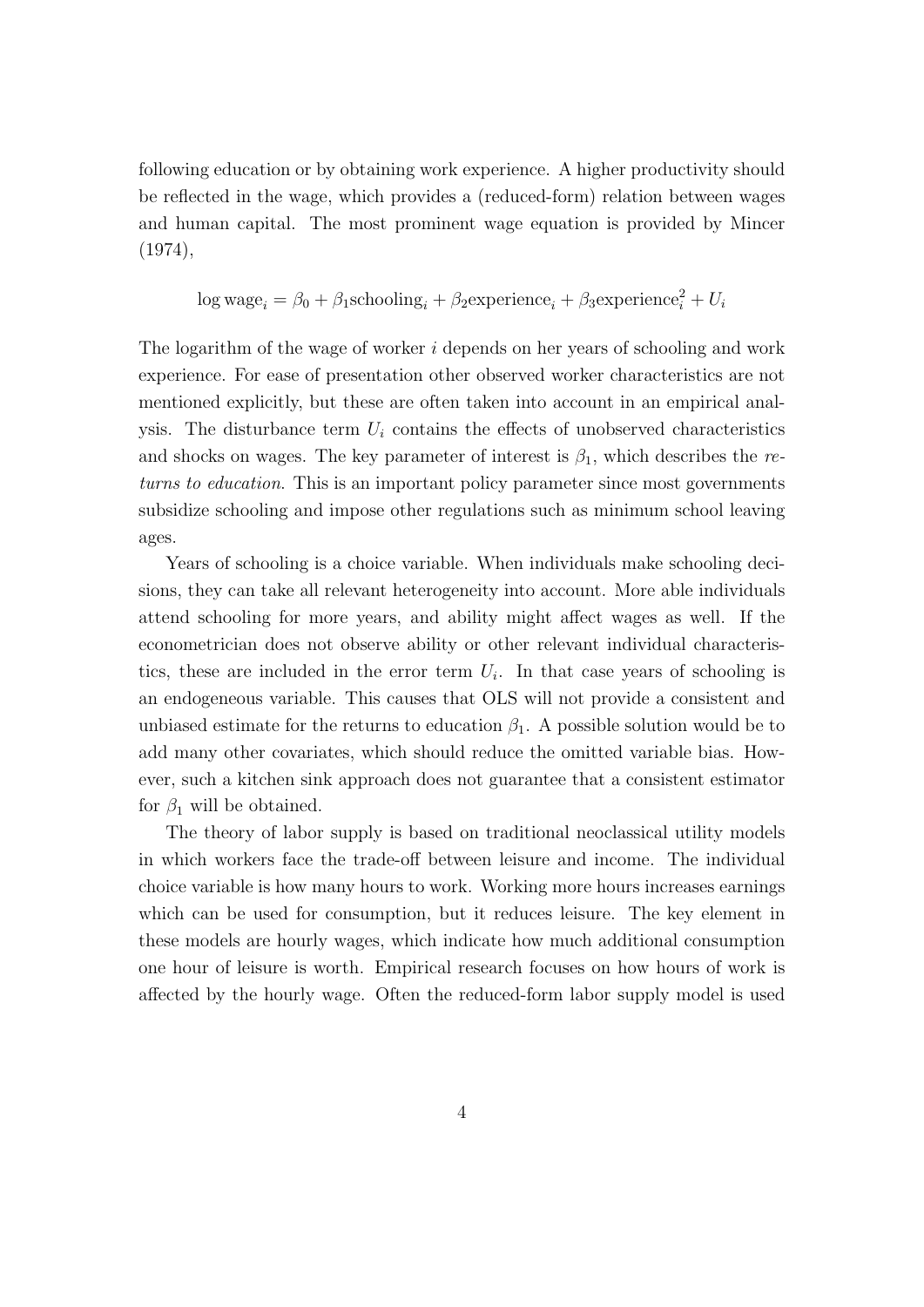(e.g. Heckman (1974)),

hours of work<sub>i</sub> = 
$$
\beta_0 + \beta_1 \log \text{wage}_i + \beta_2 \text{other income}_i + U_i
$$

Other income includes all income of the individual which is not earned within the labor market, for example, social insurance benefits and subsidies. The most important policy parameter is  $\beta_1$ , which describes the curvature of the labor supply function. Because taxes affect the after-tax hourly wage, the parameter  $\beta_1$  informs policy makers how labor supply changes when modifying the tax system.

When estimating the labor supply model, there are two major complications. First, wages are likely to be endogenous, i.e. there may be unobserved individual characteristics which affect both the individual's wage and preferences for working included in the error term  $U_i$ . Second, there are individuals who do not work, and for those individuals hourly wages remain unobserved. Nonparticipation in the labor market can be selective. For example, the choice to participate in the labor market may be related to both the hourly wage and preferences for working. These complications cause that estimating the labor supply equation using OLS may yield an inconsistent and biased estimate for  $\beta_1$ .

### 3 Selection models

Before discussing the issue of endogeneity, we first pay attention to sample selection, which implies that outcomes are only observed for a (nonrandom) part of the sample. As discussed above this is likely to be present in the labor supply model, where labor supply and wages are only observed for employed workers. To deal with problems arising due to selectively observing outcomes, Heckman (1979) introduced the sample selection model. Consider a sample of N individuals, and for each individual  $i = 1 \ldots, N$  the relevant outcome is described by  $Y_i^*$ . The researcher is primarily interested in how outcomes are related to exogenous variables  $X_i$ , which is described by a regression equation,

$$
Y_i^* = \beta_0 + \beta_1 X_i + U_i
$$

The key variable of interest in this model is  $\beta_1$ .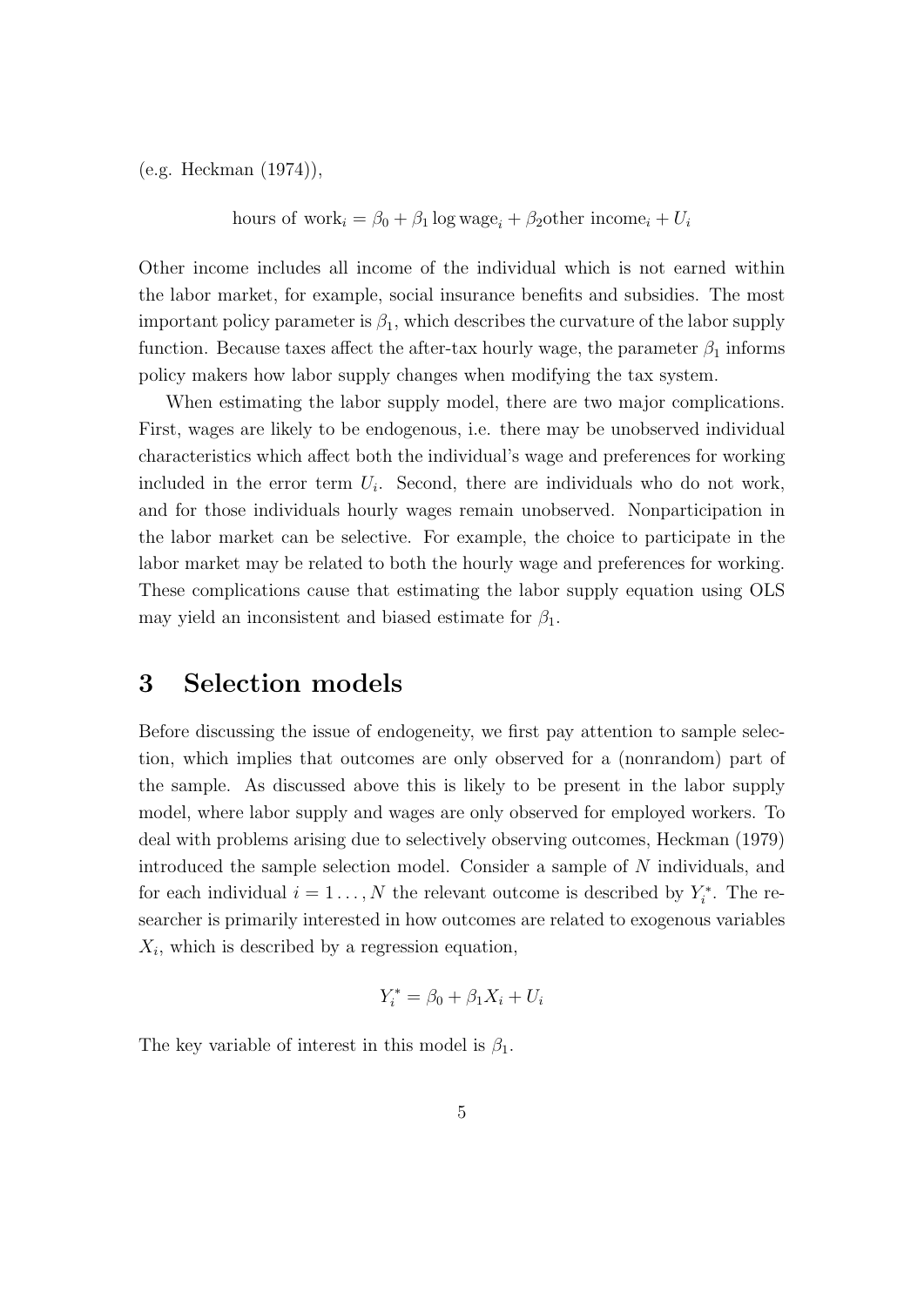However, the outcomes  $Y_i^*$  are latent, because they are not observed for a (possibly selective) subsample. There may be both observed and unobserved individual characteristics affecting both outcomes and whether or not the outcome will be observed. If unobserved characteristics are important, the selection process is related to the dependent variable. For example, years of education (observed) and motivation (unobserved) affect both wages (outcomes) and labor force participation (selection). Therefore, the sample selection model has a separate selection equation, which indicates if the outcome variable is observed

$$
I_i^* = \gamma_0 + \gamma_1 Z_i + V_i
$$

The indicator  $I_i$  takes value 1 if  $I_i^* > 0$ , and value 0 if  $I_i^* \leq 0$ . If the indicator  $I_i$ equals 1, the outcome is observed in the data. The observed outcome is thus given by

$$
Y_i = \begin{cases} Y_i^* & \text{if } I_i = 1\\ \text{missing} & \text{if } I_i = 0 \end{cases}
$$

Within the subsample of individuals for which the outcome is observed  $(I_i = 1)$ , the expected value of  $Y_i$  conditional on  $X_i$  and  $Z_i$  equals

$$
E[Y_i|I_i = 1, X_i, Z_i] = \beta_0 + \beta_1 X_i + E[U_i|I_i = 1, X_i, Z_i]
$$
  
=  $\beta_0 + \beta_1 X_i + E[U_i|V_i > -\gamma_0 - \gamma_1 Z_i, X_i, Z_i]$ 

This expression provides insight in the causes of selection bias when applying OLS. Let us assume that the covariates  $X_i$  and  $Z_i$  are exogenous  $(E[U_i|X_i, Z_i] = 0)$ . OLS only provides consistent estimators either if  $U_i$  and  $V_i$  are independent (sampling of outcomes is random), or if  $X_i$  and  $Z_i$  are uncorrelated. The latter refers to the case where the sampling of outcomes is determined by other covariates than those affecting outcomes, which are also uncorrelated to each other. If neither of the two conditions is satisfied, there is so-called selection bias when applying OLS.

In general, there are two ways to deal with sample selection. First, one can impose a functional form on the joint distribution of both error terms  $U_i$  and  $V_i$ . Such an approach is not advisable when  $X_i$  and  $Z_i$  contain the same variables. The estimation results are not very robust against departures from the imposed distribution. An alternative two-step approach has been proposed by Heckman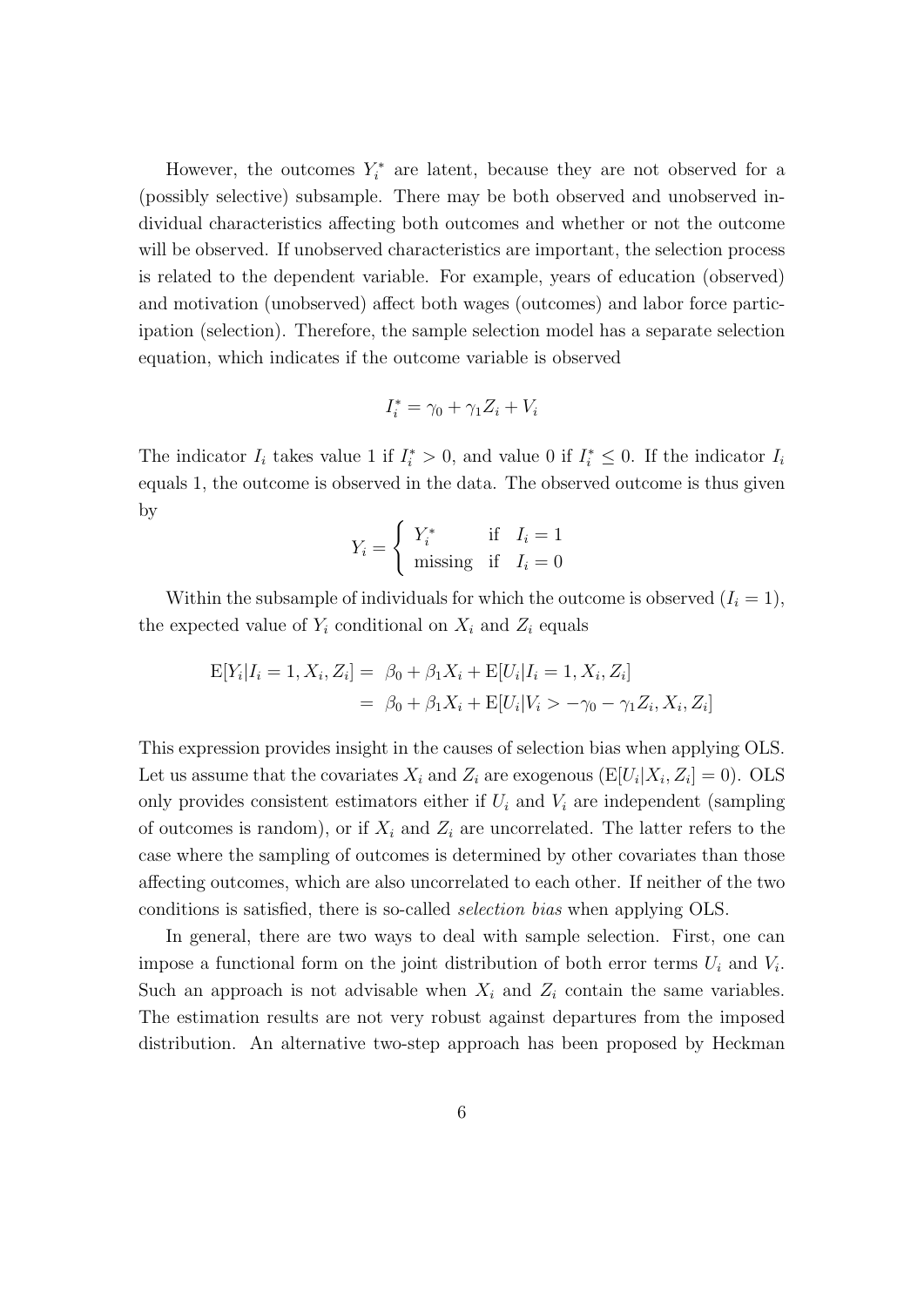(1979).

In the first step, Heckman (1979) uses probit to estimate the parameters  $\gamma_0$ and  $\gamma_1$  of the binary choice model. When  $U_i$  and  $V_i$  follow a bivariate normal distribution function with correlation  $\rho$ , then  $E[U_i|V_i\rangle - \gamma_0 - \gamma_1 Z_i, X_i, Z_i]$  equals  $\rho \sigma \frac{\phi(\hat{\gamma}_0 + \hat{\gamma}_1 Z_i)}{\Phi(\hat{\gamma}_0 + \hat{\gamma}_1 Z_i)}$  $\frac{\phi(\hat{\gamma}_0+\hat{\gamma}_1Z_i)}{\Phi(\hat{\gamma}_0+\hat{\gamma}_1Z_i)}$  (where  $\sigma^2$  is the variance of  $U_i$ ). This selection correction term is used to specify the regression equation

$$
Y_i = \beta_0 + \beta_1 X_i + \rho \sigma \frac{\phi(\hat{\gamma}_0 + \hat{\gamma}_1 Z_i)}{\Phi(\hat{\gamma}_0 + \hat{\gamma}_1 Z_i)} + U_i^*
$$

which can be estimated using OLS only on the (selected) sample for which the outcome  $Y_i$  is observed. The estimated inverse Mills ratio  $\frac{\phi(\hat{\gamma}_0 + \hat{\gamma}_1 Z_i)}{\Phi(\hat{\gamma}_0 + \hat{\gamma}_1 Z_i)}$  is simply treated as regressor and  $\rho\sigma$  as unknown regressor.

This regression equation shows that if the covariates  $Z_i$  in the selection equation are the same as the covariates  $X_i$  in the regression equation, then the identification hinges on the nonlinearity of the inverse Mills ratio. Locally the inverse Mills ratio is quite linear. So, if there is not much variation in  $\gamma_0 + \gamma_1 Z_i$ , identification is problematic. This stresses the importance of using an exclusion restriction, i.e. a variable included in  $Z_i$  and excluded from  $X_i$ .

Blundell et al. (1998) apply the sample selection model to estimating a model for labor supply decisions of women. They use changes in tax rates as exclusion restriction. The idea is that changes in tax rates exogenously change incentives for participating in the labor market. They also generate exogenous variation in the after-tax hourly wage, which is used to take account of endogeneity in wages when estimating the labor supply model. In the actual estimating Blundell et al. (1998) apply the grouping estimator, which uses a large set of exclusion restrictions. Their results do not show significant selectivity in labor force participation. Bosch and Van der Klaauw (2012) provide a similar analysis for female labor supply in the Netherlands. They find evidence in favor of selective labor force participation, i.e. the coefficient of the inverse Mills ratio in the hours of work equation is significant.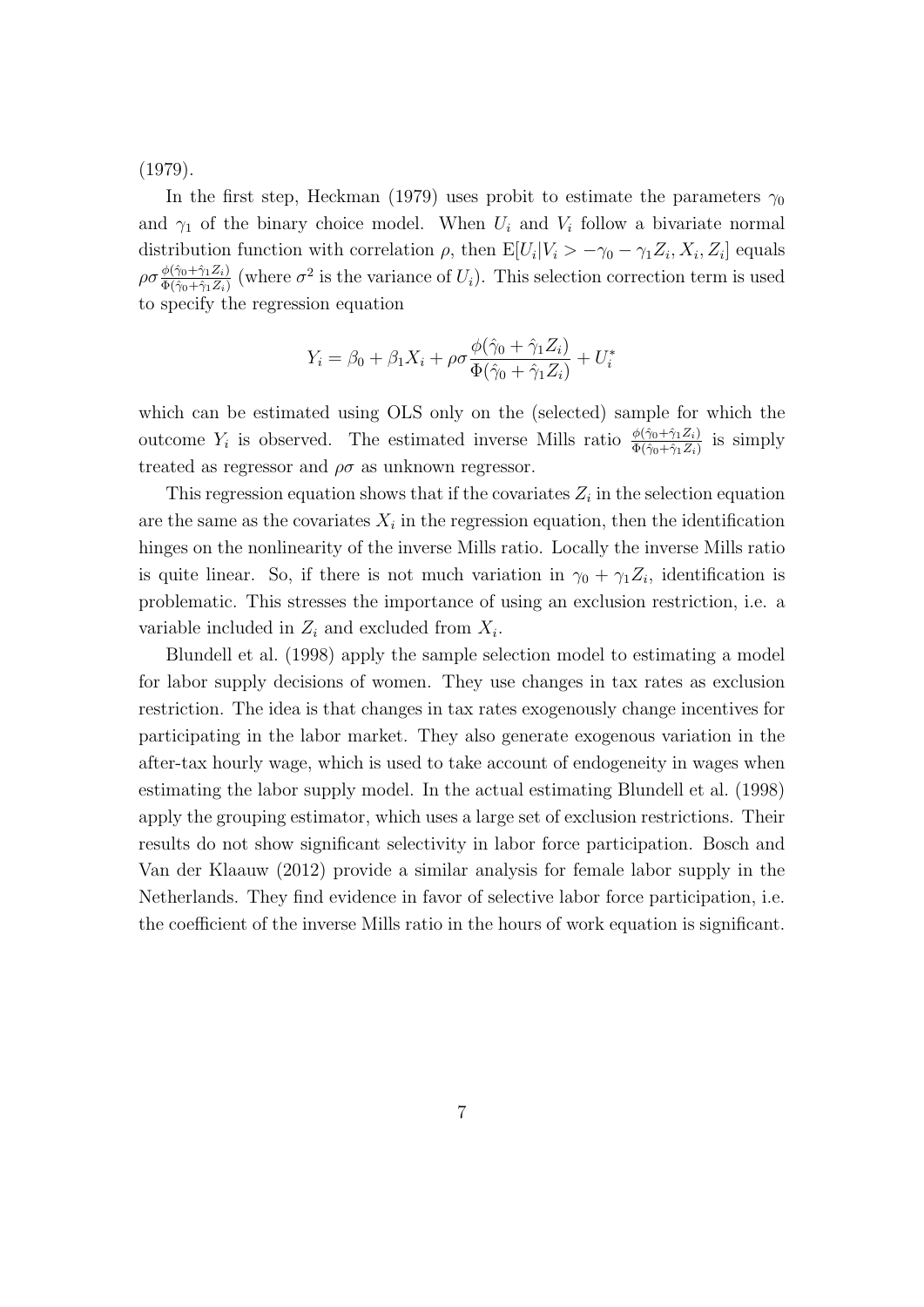## 4 Counterfactuals

#### 4.1 Potential outcomes model

Labor economists are often interest in the causal effect of a specific (choice) variable on future outcomes. For example, when analyzing how the wage rate affects working hours, and when evaluating how years of education affects earnings. The choice variable can also be whether or not someone participates in a labor market program or it can describe the health status of an individual.

Early empirical studies on causal effects focused on training programs (Ashenfelter (1974) and Ashenfelter and Card (1985)). Whereas Ashenfelter (1974) combined administrative micro data on training participation with labor market outcomes, Ashenfelter and Card (1985) focused on the actual research question.<sup>3</sup> They framed the research question in terms of what could be expected from training participants in a counterfactual world in which the participants would not receive training. This strongly relates to the potential outcomes framework developed by Rubin (1974), which relates back to Neyman (1923).

The potential outcomes model provides a general framework for ex-post treatment evaluation. Each individual has two potential outcomes,  $Y_{1i}^*$  with treatment and  $Y_{0i}^*$  without treatment. The difference between the two potential outcomes is the causal effect  $\Delta_i$  for individual i of participating in the treatment

$$
\Delta_i = Y_{1i}^* - Y_{0i}^*
$$

Since each individual is either in the treated or the untreated state, only one potential outcome can be observed. The unobserved outcome is the counterfactual outcome. Therefore,  $\Delta_i$  is always an unobserved random variable. This is what Holland (1986) refers to as the fundamental problem of causal inference.

The causal effects  $\Delta_i$  can differ between individuals. To summarize the individual causal effects, an often considered parameter of interest is the average

<sup>3</sup>Joshua Angrist stressed during his discussing at the EALE meeting 2013 that both data sets used by Ashenfelter (1974) and Ashenfelter and Card (1985) were later embargoed, which forced researchers to rely on surveys for which large amounts of research funding were made available. Nowadays, there is worldwide a trend of making detailed administrative data available for researchers.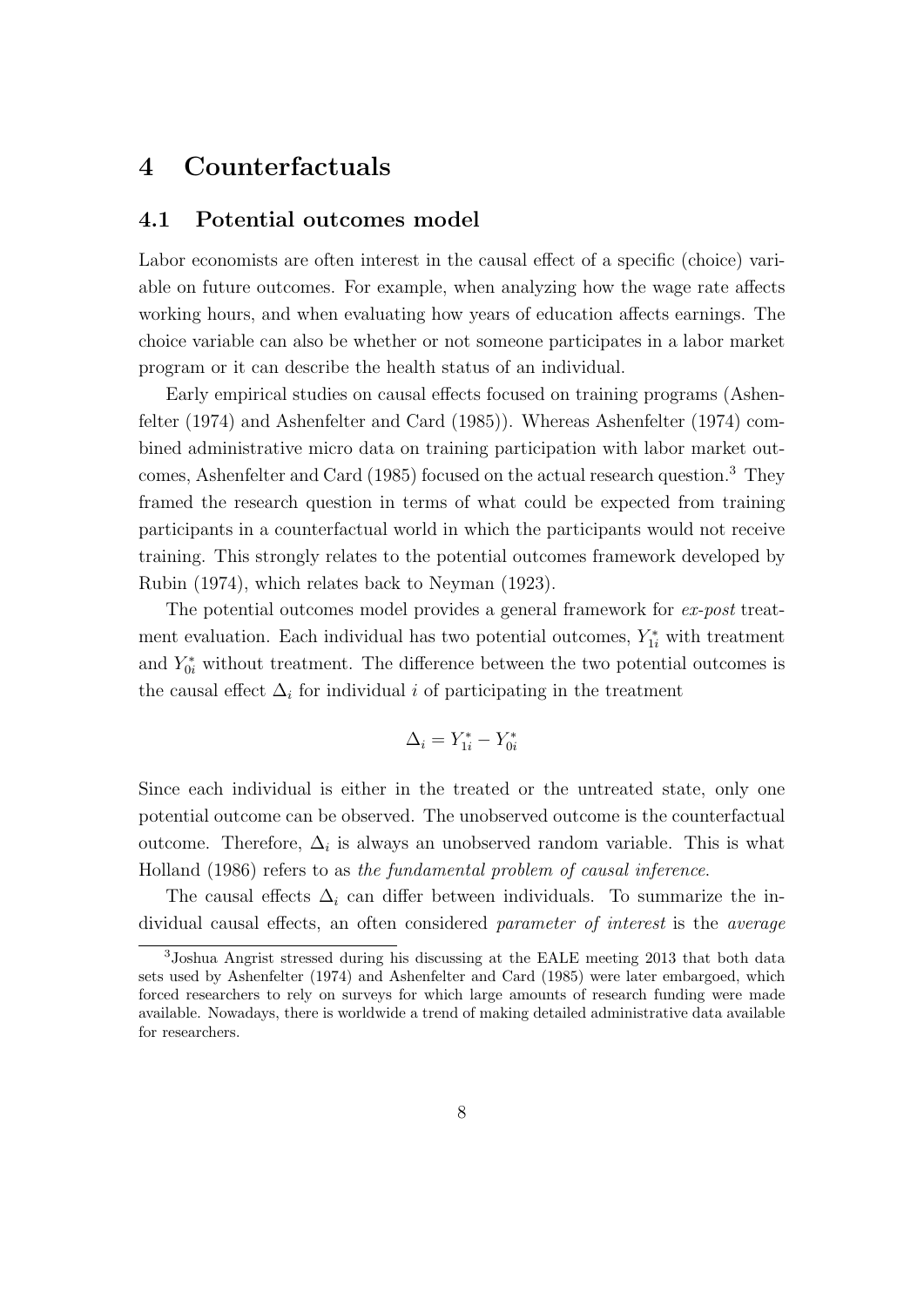treatment effect (ATE)

$$
ATE = \mathbb{E}[\Delta] = \mathbb{E}[Y_1^* - Y_0^*] = \mathbb{E}[Y_1^*] - \mathbb{E}[Y_0^*]
$$

where  $E[Y_1^*]$  and  $E[Y_0^*]$  refer to the average expected potential outcomes in the population of interest. This average treatment effect describes how average outcomes in the population change if the full population receives treatment compared to not being treated. Defining the average treatment effect requires making the assumption that the potential outcomes of each individual are not affected by the actual assignment of treatment within the population. This is what Cox (1958) refers to as the stable unit treatment value assumption (SUTVA).

If treatment is usually imposed on a selective group of individuals, the average treatment effect may not be the most informative parameter of interest. It may be more useful to evaluate the effects of treatment only for those individuals who are exposed to the treatment. Define  $D_i$  as an indicator for receiving treatment  $(D_i = 1)$  or not  $(D_i = 0)$ . The alternative parameter of interest is the *average* treatment effect on the treated (ATET)

$$
ATET = E[\Delta|D=1] = E[Y_1^* - Y_0^*|D=1] = E[Y_1^*|D=1] - E[Y_0^*|D=1]
$$

They key empirical problem is that treatment participation is often not independent of the potential outcomes, because individuals self-select into treatment. This is the case when individuals make schooling decisions or when casemanagers assign unemployed worker to a job search assistance program. Individuals with a large treatment effect  $\Delta_i$  may be more likely to receive treatment.

The potential outcomes model remained relatively unnoticed in economics until Heckman (1990) and Manski (1990). Instead microeconometrics focused directly on the observed outcome  $Y_i = D_i Y_{1i}^* + (1 - D_i) Y_{0i}^*$  and developed methods for dealing with endogeneity of treatment assignment  $D_i$  (e.g. Heckman and Robb Jr. (1985)). This differed from the statistical literature, which often imposes a conditional independence assumption to deal with selective treatment participation (Rosenbaum and Rubin (1983)). The idea of this conditional independence assumption is that observing a set of individual characteristics  $X_i$  is sufficient to ensure that treatment participation is independent of potential outcomes. Dehejia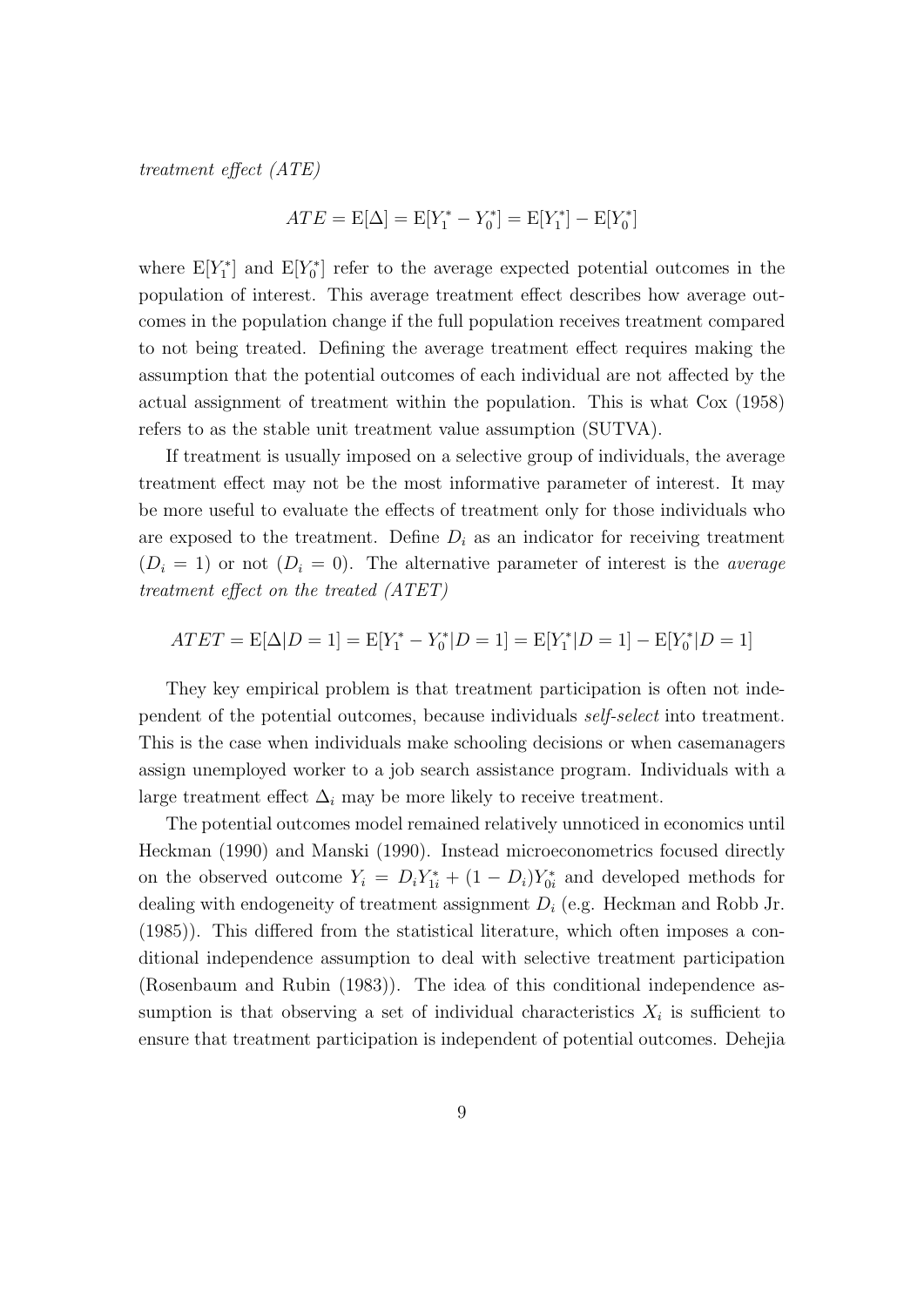and Wahba (1999) and Heckman et al. (1997) show that if this conditional independence assumption holds, propensity score methods can relatively easily deal with the selection of treatment participants.

Heckman and Honoré (1990) considered an alternative selection rule into treatment, which is related to the Roy (1951) model. This model assumes that individuals self select in the treatment status which gives the most favorable outcome. If a higher value of the outcome variable relates to a better outcome, individual *i* decides to participate in treatment if  $Y_{1i}^* > Y_{0i}^*$ . This selection rule is consistent with the behavior of a utility maximizing economic agent, and, therefore, links the potential outcomes model to microeconomic theory and structural econometrics. However, Heckman and Honoré (1990) show that imposing this selection rule is not sufficient to nonparametrically identify the potential outcomes model using nonexperimental data. Identification requires either distributional assumptions about the joint distribution of potential outcomes or sufficient exogenous variation in potential outcomes due to differences in observed individual characteristics.

#### 4.2 Social experiments

The key problem in analyzing the potential outcomes model is that individuals self select into treatment. Therefore, a comparison of outcomes between individuals in the treatment and control group does not provide a proper estimate of the average treatment effect. In many applications this is also likely to be the case after controlling for differences in observed individual characteristics. Often, it is argued that randomly assigning treatment within the population of interest is the golden standard of treatment evaluation. Such social experiments ensure that treatment assignment is independent of potential outcomes. Because the compositions of the treatment and control group are similar, differences in outcomes between both groups can only be due to the treatment.

LaLonde (1986) proved the value of a social experiment. He evaluated an employment program for disadvantaged workers using data from a social experiment. Next, he showed that various microeconometric methods using nonexperimental data could not replicate the results from the social experiment. However, for a long time social experiments have been much less common in economics than randomized experiments in other sciences. Maybe the first social experiment is a negative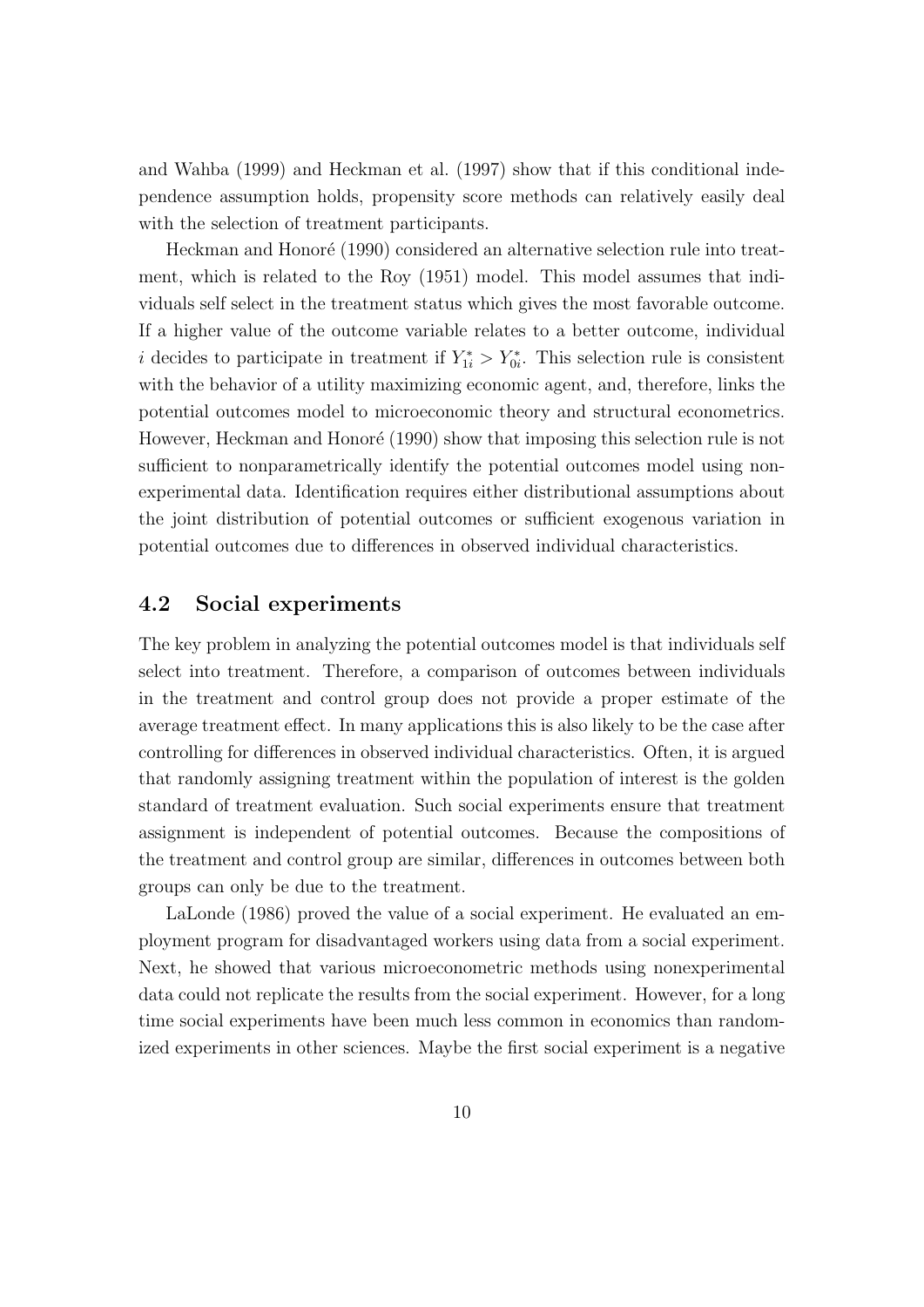tax experiment in the late 1960s in several cities in New Jersey and Pennsylvania described in Ross (1970).

Four other large scale social experiments have been extensively studied in the economics literature. These are the Rand health insurance experiment and the Star class size experiment in the US, the Canadian self-sufficiency project and Progresa in Mexico. The Rand health insurance experiment randomly assigned various health insurance plans to previously uninsured individuals. This experiment is used to show the presence of moral hazard, i.e. providing more extensive insurance coverage increased health care use (Manning et al. (1987)). The Star class size experiment randomized pupils in classes with different sizes. Krueger (1999) showed that pupils in smaller classes perform better on standardized tests. Card and Robins (1998) studied the Canadian self-sufficiency project, which provides earnings subsidies for long-term welfare recipients who find work for at least thirty hours earning at least the minimum wage. They find that this program significantly increased labor market attachment and reduced welfare participation. However, Card and Hyslop (2005) find that these effects disappeared at the moment entitlement to the subsidies ended. The Mexican Progresa program offered grants to women from poor household when their children attended school and preventive health measures were taken. Schultz (2004) provided an early evaluation of Progresa and showed the effectiveness of this grant scheme.

Randomized experiments have the advantage that they allow for making causal inference without making functional-form or behavioral assumptions. Therefore, the results are convincing and due to the straightforward design also easy to understand for, for example, policymakers. The latter is illustrated by Progresa. After the initial evaluation by the International Food Policy Institute, the grant program was scaled up in Mexico and similar programs have been implemented in other countries such as Honduras, Nicaragua, Ecuador, Brazil. Evaluations in these countries have shown similar results on the effectiveness.

#### 4.3 Nonparametric bounds

Without data from a randomized experiment, additional assumptions to identify the treatment effect are necessary. The credibility of the inference decreases with the strength of the assumptions, which Manski  $(2003)$  refers to as the law of de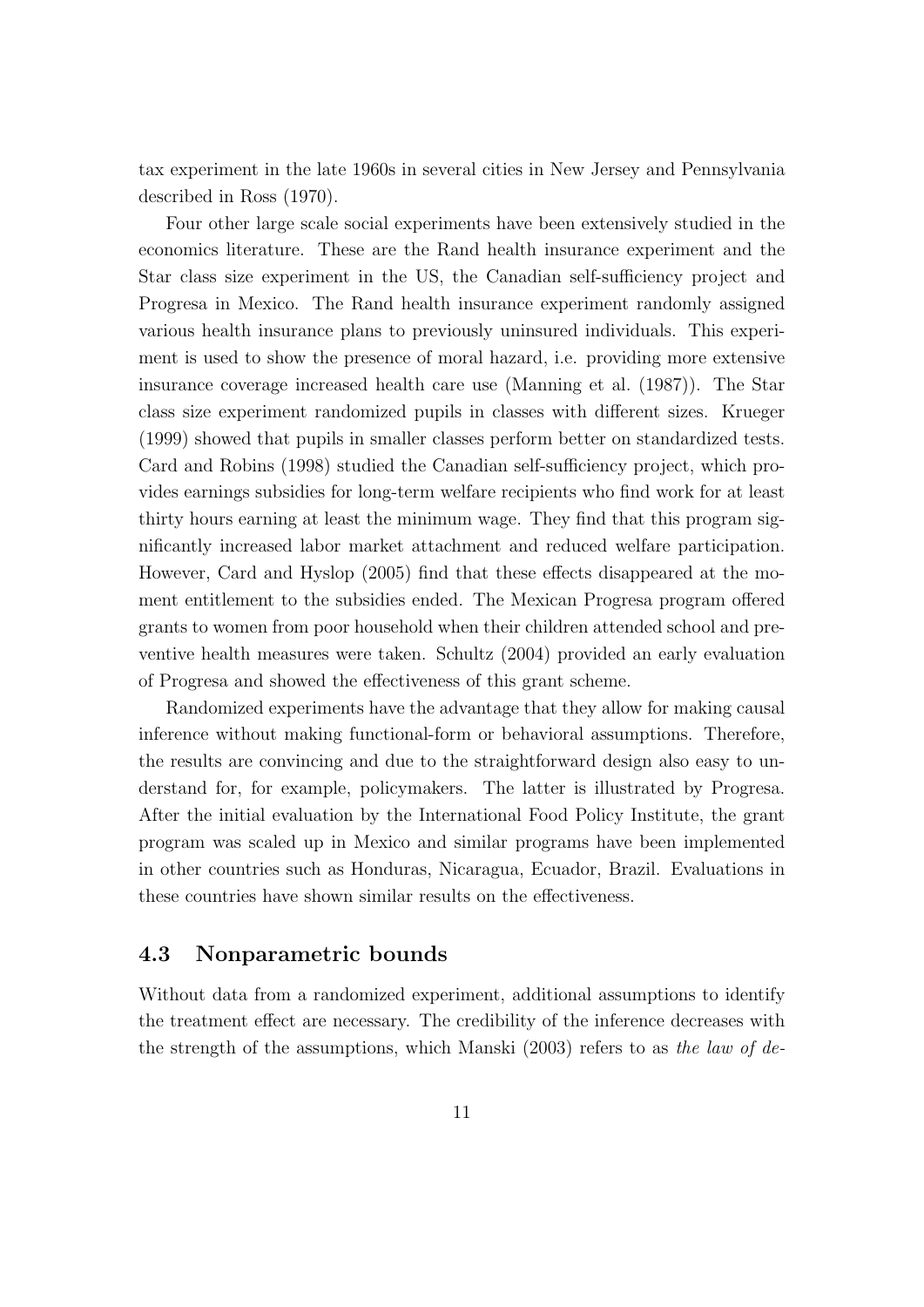creasing credibility. Manski (2003) discusses partial identification of treatment effects. If the support of the potential outcomes is bounded, an identification region for the treatment effect can be constructed. For example, when the outcome variable is binary, without making any assumptions the identification region is given by

$$
Pr(Y = 1|D = 1) Pr(D = 1) - Pr(Y = 1|D = 0) Pr(D = 0) - Pr(D = 1)
$$
  
\n
$$
\leq E[Y_1^*] - E[Y_0^*] \leq
$$
  
\n
$$
Pr(Y = 1|D = 1) Pr(D = 1) + Pr(D = 0) - Pr(Y = 1|D = 0) Pr(D = 0)
$$

Since  $Pr(D = 1) + Pr(D = 0) = 1$ , the wideness of the no-assumption bounds is always one. Without any data the identification region is given by  $-1 \leq E[Y_1^*]$  –  $E[Y_0^*] \leq 1$ . So data reduce the identification region to half its logical range.

Also when outcome variables are not binary, without making any assumptions the identification region is often wide. The identification region can be narrowed by imposing additional assumptions which are often weaker and maybe more credible than those to achieve point identification. For example, imposing the Roy assumption that individuals choose the treatment status with the most favorable outcome reduces the identification region for binary outcomes to

$$
- \Pr(Y = 1|D = 0) \Pr(D = 0) \leq \mathbb{E}[Y_1^*] - \mathbb{E}[Y_0^*] \leq \Pr(Y = 1|D = 1) \Pr(D = 1)
$$

Because the lower bound is non-positive and the upper bound is non-negative, a zero average treatment effect can never be ruled out. Furthermore, this identification region confirms that without any further assumptions, imposing the Roy assumption on treatment selection is not sufficient to achieve point identification.

## 5 Natural experiments

Experiments have become more popular in economics in the past decade (Card et al. (2011)). These are often field experiments which have a much smaller scale than the social experiments discussed above. But randomized experiments remain relatively rare in economics. As an alternative in the past 25 years economists have used natural experiment in empirical research. Many of the associated methods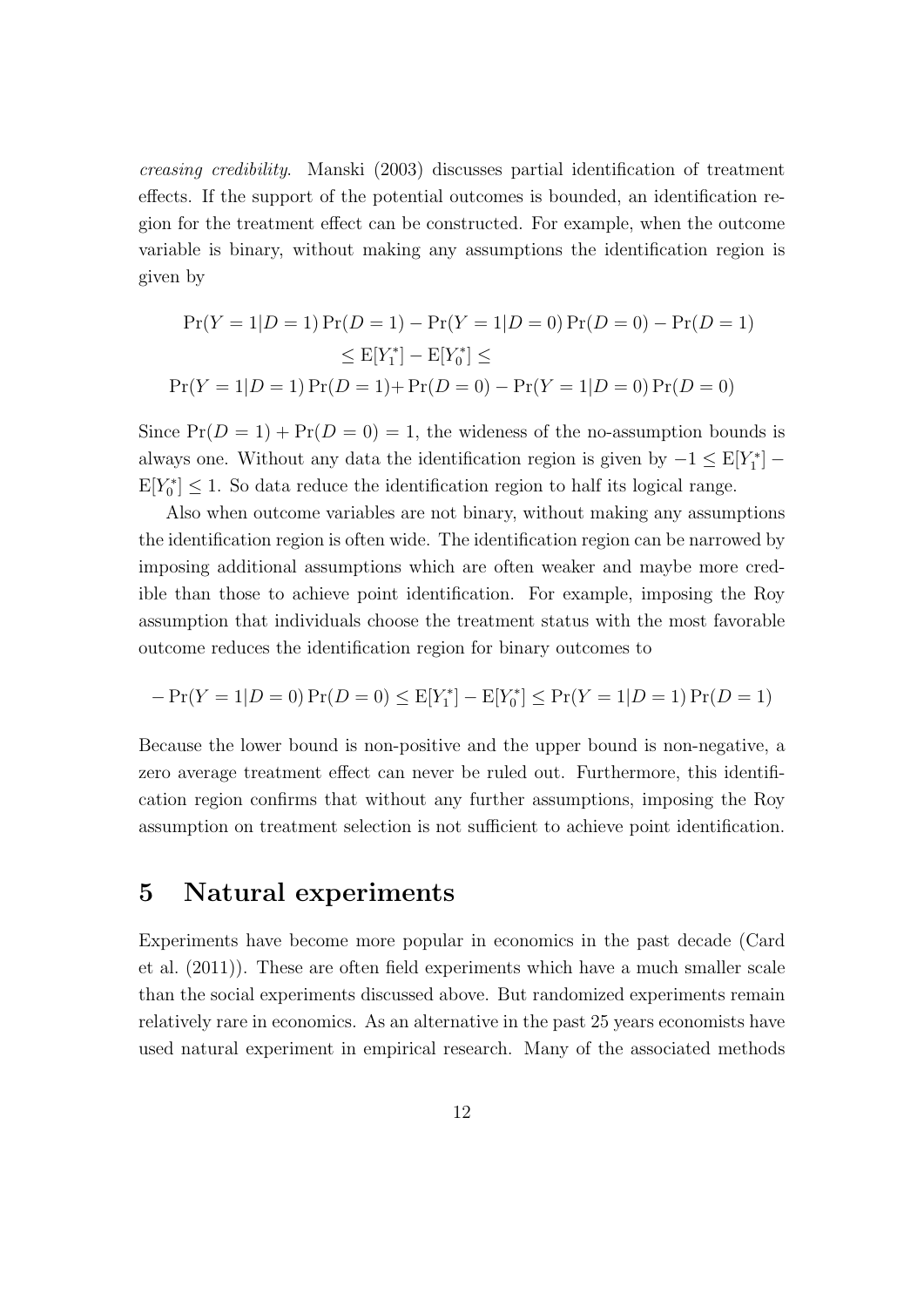have been introduced by labor economists in the economics literature (e.g. Angrist (1990), Angrist and Krueger (1991), Ashenfelter and Card (1985), Van der Klaauw (2002)). The success factor of any of these methods is finding exogenous variation in the assignment of treatment. However, economists were not the first to exploit natural experiments, Campbell (1969) discusses nonexperiment methods in treatment evaluation using institutional reforms in education.

What the appropriate method is depends on the treatment assignment mechanism and the data availability. DiNardo and Lee (2011) summarize this by providing three criteria for judging the quality of methods for empirical treatment evaluation. First, the method should provide an appropriate description of the treatment assignment mechanism. The researcher should have detailed insight in how in practice treatment is assigned to individuals. Second, the method should be consistent with a wide class of behavioral models, which implies that parametric or functional-form assumptions should be limited as much as possible. And third, the method should yield testable implications, such that using the available data the validity of the method can be tested.

#### 5.1 Difference-in-difference

Ashenfelter and Card (1985) used difference-in-difference estimation to estimate the effects of a training program on earnings. Difference-in-difference estimation requires that for the treatment group and the control group outcomes are observed both before and after the moment of treatment. Difference-in-difference is thus a panel data method and can be written as a regression model for the outcome of individual  $i$  at time  $t$ 

$$
Y_{it} = \alpha_i + \delta D_{it} + \eta_t + U_{it}
$$

The  $\alpha$ -parameters describe individual fixed effects and the  $\eta$ -parameters time fixed effects. Since the treatment indicator  $D_{it}$  denotes if individual i was treated at time period t, the parameter of interest  $\delta$  describes the average treatment effect on the treated (ATET). The key identifying assumption is that the treatment and control group are exposed to the same time trend.

A famous example of violation of this common trend assumption is the Ashenfelter dip, which describes a drop in average outcomes of the treatment group prior to the start of treatment. Ashenfelter (1978) noted this pre-programme dip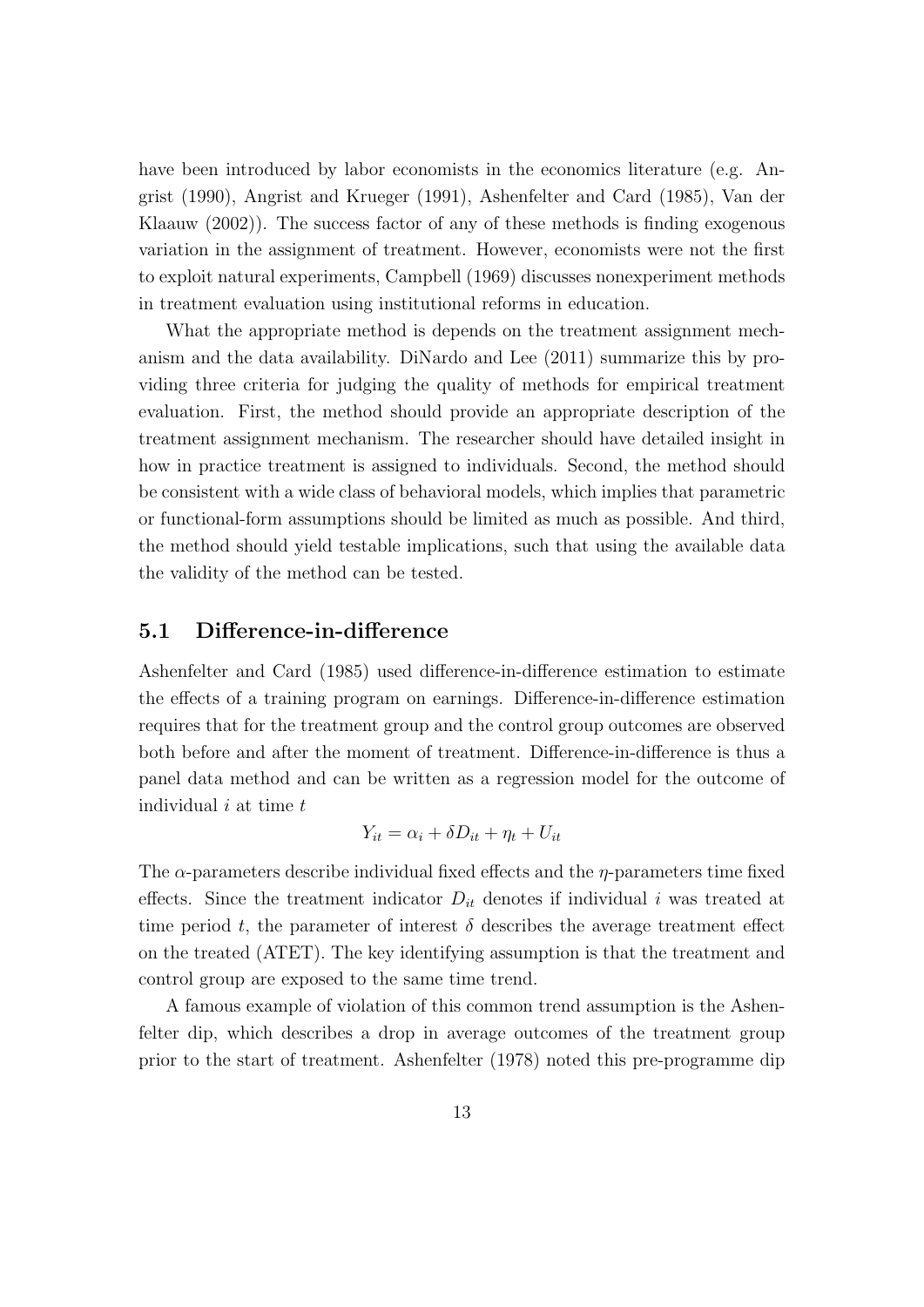when showing that the earnings of participants in a training programme reduced substantially just prior to entering the program. This dip in outcomes has also been found in subsequent studies on active labor market programs (e.g. Heckman and Smith (1999)).

The most prominent study using difference-in-difference estimation is the minimum wage study by Card and Krueger (1994). In April 1992 the minimum wage in New Jersey was increased from \$4.25 to \$5.05, while it remained \$4.25 in Pennsylvania. Card and Krueger (1994) collected data on employment in fast-food restaurants in both states both before and after the minimum wage increase. The fast-food sector is characterized by having many minimum-wage jobs. Whereas in New Jersey employment slightly increased around the minimum wage increase, it reduced in Pennsylvania. From this Card and Krueger (1994) concluded that increasing the minimum wage increases employment. This finding contradicts the conventional wisdom from competitive models for the labor market.

Eissa and Liebman (1996) used a difference-in-difference model to study the labor market effects of providing earned income tax credits to low-income workers. They exploit a fiscal reform in the US in 1986, which substantially increased this earned income tax credit for workers with children. The treatment group are single women with children and the control group single women without children. Eissa and Liebman (1996) report that the labor force participation rate of women with children increased significantly, while for women without children it remained constant. From which they conclude that introducing the earned income tax credit increased female labor force participation.

The outcomes of individuals within groups may be correlated to each other, which may affect the precision of estimators. Moulton (1986) provides formulas for computing standard errors when observations are clustered. Donald and Lang (2007) consider inference based on difference-in-difference models, where there are only a small number of groups with clustered observations. They argue that standard asymptotics cannot be applied in such cases. In the presence of group specific shocks, standard errors around the policy parameters will be estimated too low even if the number of individuals within groups goes to infinity. Bertrand et al. (2004) also consider computing standard errors when the number of groups is limited. They focus on the consequences of autocorrelation in the error terms.

The difference-in-difference approach hinges on the common trend assump-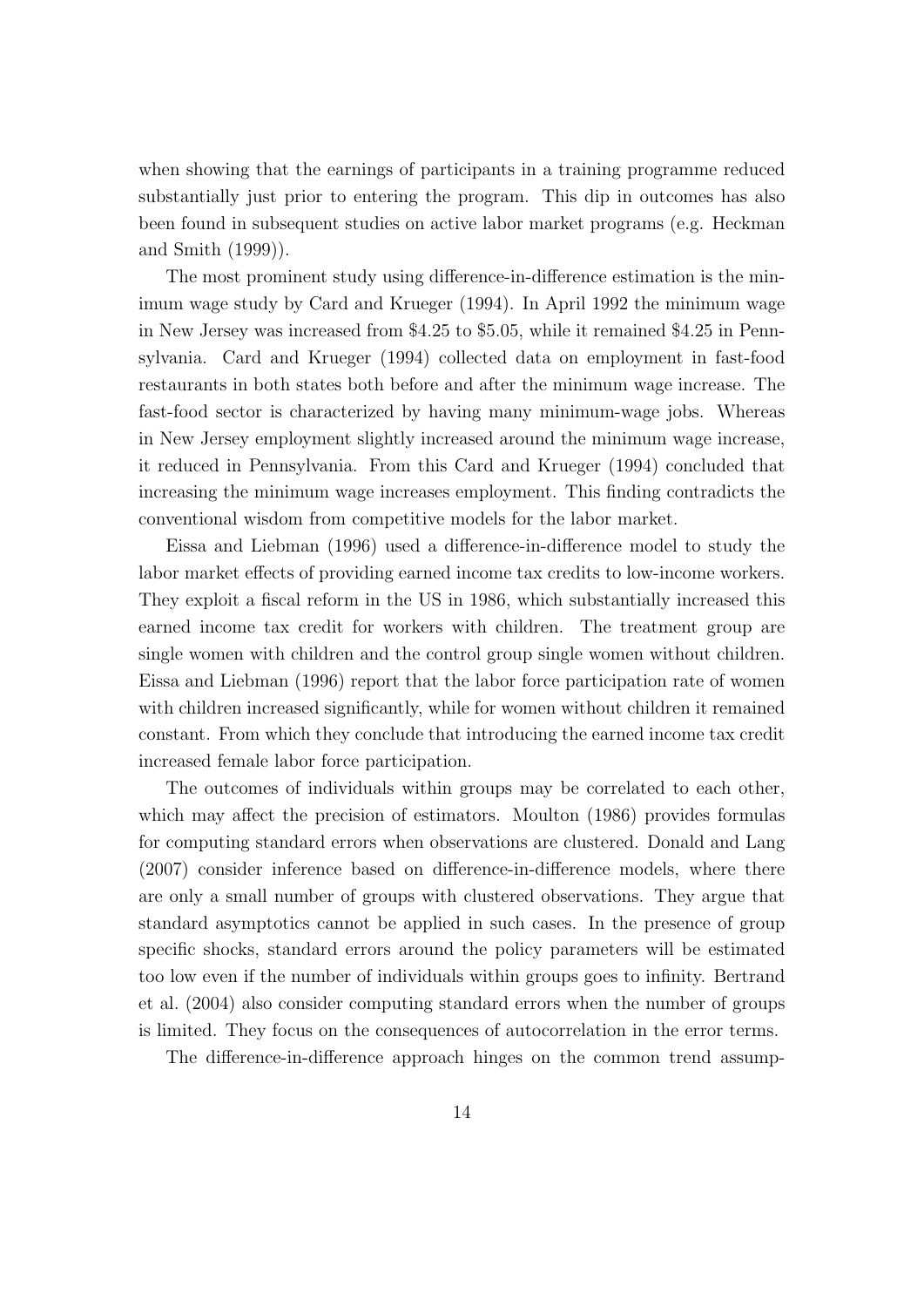tion. In some applications it is clear that this assumption is violated, for example, from considering trends in outcomes in the treatment and control group in the pre-treatment period. Abadie et al. (2010) provide a solution to violation of the common trend assumption. They construct synthetic control groups as weighted averages of available control groups. The weights are chosen to minimize the difference in outcomes between the treatment and control group in the pre-treatment periods.

An alternative approach to relax the common trend assumption is taken by Athey and Imbens (2006). Their changes-in-changes approach allows time trends to systematically differ between groups. The key assumption is that regardless of the intervention individuals stay in the same quantile. They use this to reweight individuals in the control group such that in the pre-treatment period the outcome distribution in the control group is identical to that of the treatment group. This approach allows to estimate entire counterfactual distributions and is robust against rescaling outcome variables.

#### 5.2 Instrumental variables

In Subsection 4.1 we saw that observed outcomes can be written in terms of potential outcomes as  $Y_i = D_i Y_{1i}^* + (1 - D_i) Y_{0i}^*$ . If for the moment we assume a homogeneous treatment effect  $\delta = Y_{1i}^* - Y_{0i}^*$  and we rewrite the potential untreated outcome as  $Y_{0i}^* = \alpha + U_i$ , then we obtain the regression equation

$$
Y_i = \alpha + \delta D_i + U_i
$$

The treatment assignment indicator  $D_i$  is endogenous when treatment is assigned selectively. Instrumental variable methods can account for endogeneity of a regressor. Early and important contributions to the use of instrumental variable methods in empirical (labor) economics were made by Angrist (1990) and Angrist and Krueger (1991).

The idea is to find an instrumental variable  $Z_i$  which is correlated to treatment assignment  $D_i$ , but uncorrelated to the error term  $U_i$ . In that case the empirical framework can be extended by the first-stage equation

$$
D_i = \gamma_0 + \gamma_1 Z_i + V_i
$$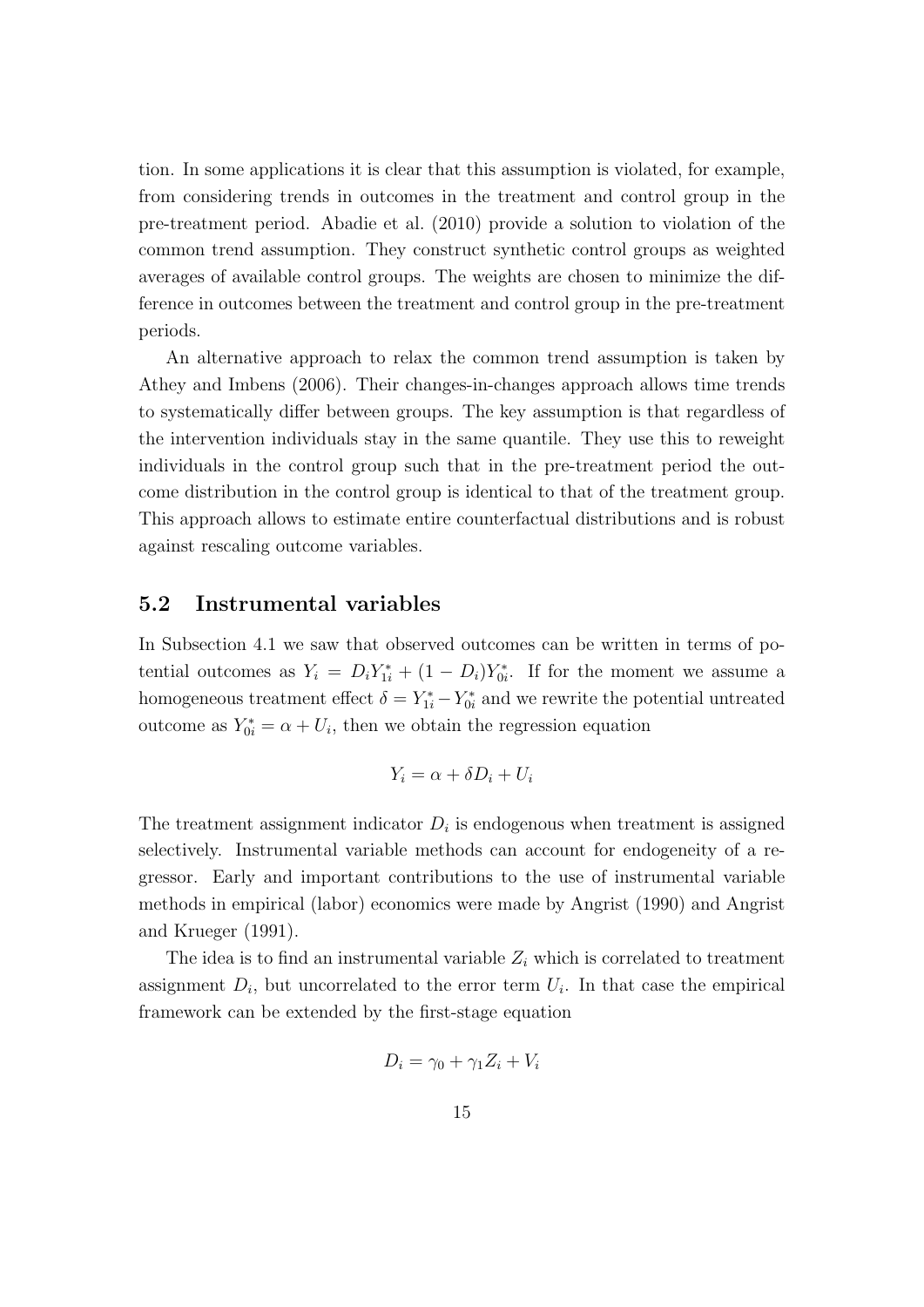Instrumental variables or two-stage least squares estimation are applied to estimate the parameter of interest  $\delta$ . Angrist (1990) used instrumental variable methods to estimate the effect of military service during the Vietnam war on future earnings. He exploited that drafts for military service were based on lottery numbers. A low lottery number increased the risk of military service, but since lottery numbers were randomly assigned these were supposed to be uncorrelated to the error terms.

Lottery numbers are usually considered to be ideal instrumental variables (see for an example also Ketel et al. (2013) who study admission lotteries for medical schools). More often the institutional setting is exploited to generate instrumental variables. Angrist and Krueger (1991) used quarter of birth as instrumental variable for years of schooling when estimating the returns to schooling. The US educational system caused that individuals born in the fourth quarter of the year have more compulsory schooling than individuals born in the first quarter.

Krueger (1999) uses instrumental variable methods to deal with noncompliance in the Star class size experiment. In this experiment compliance to the initial random assignment of pupils in classes was not perfect. If the noncompliance is related to potential outcomes, the actual assignment is endogenous. Krueger (1999) used the initial assignment as instrumental variable for the actual assignment. Because both the instrumental variable and the endogenous regressor are binary, the Wald estimand can be used for the parameter of interest

$$
\delta = \frac{E[Y|Z=1] - E[Y|Z=0]}{\Pr(D=1|Z=1) - \Pr(D=1|Z=0)}
$$

If treatment effects are homogenous, it is obvious that the estimate equals the average treatment effect as well as the average treatment effect on the treated. In case of heterogenous treatment effects, the interpretation of the estimated treatment effect is more complicated. Imbens and Angrist (1994) show that under a monotonicity assumption instrumental variables methods estimate a local average treatment effect (LATE). Let  $D_i(z)$  denote the treatment assignment of individual i if  $Z_i = z$ . The monotonicity assumption implies that changing the value of the instrumental variable can only affect the treatment assignment in one direction,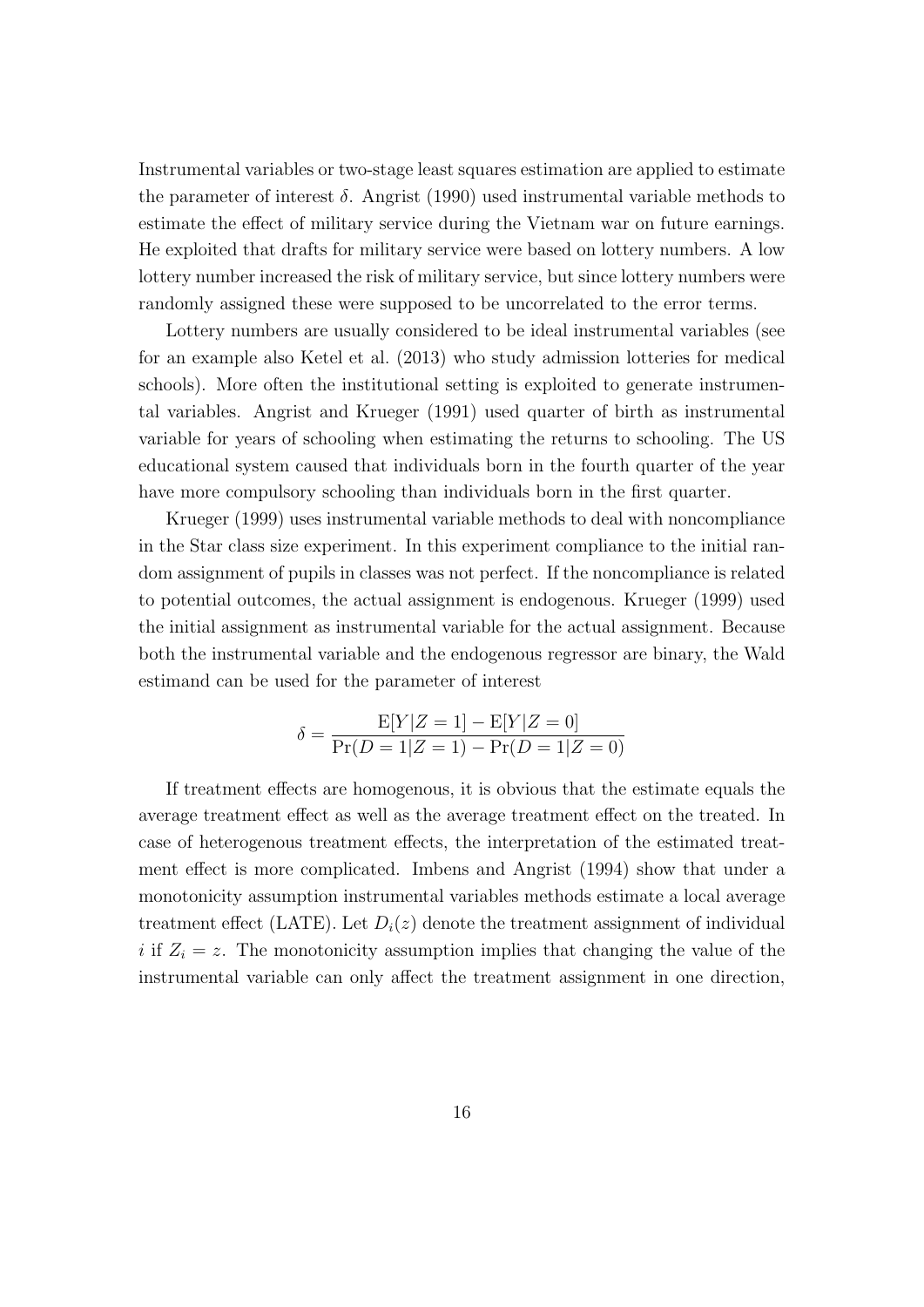e.g.  $D_i(1) \geq D_i(0)$ . In this binary case the local average treatment effect equals

$$
LATE = E[Y_1^* - Y_0^* | D(1) - D(0) = 1] = \frac{E[Y|Z=1] - E[Y|Z=0]}{\Pr(D=1|Z=1) - \Pr(D=1|Z=0)}
$$

The local average treatment effect describes the average treatment effect for only those individuals who switch from untreated  $(D = 0)$  to treated  $(D = 1)$ when the value of the instrumental variable switches from  $Z = 0$  to  $Z = 1$ . These individuals are the so-called compliers, but these cannot be identified directly. For each individual we only observe the treatment status given the observed value of the instrumental variable. If we observe for an individual  $D_i = 0$  and  $Z_i = 0$ , this individual is either a complier or never taker.<sup>4</sup> Otherwise, if we observe  $D_i = 1$ and  $Z_i = 1$ , the individual can both be a complier or always taker. However, the fraction of compliers in the population can be determined by  $1 - Pr(D = 1|Z =$  $0$ ) – Pr( $D = 0|Z = 1$ ). A second criticism is that different instrumental variables have different groups of compliers and generate different local average treatment effects.<sup>5</sup>

Bound et al. (1995) reanalyzed the data used by Angrist and Krueger (1991), but they replaced the observed quarter of birth with a randomly drawn quarter of birth. Obviously, the random quarter of birth is not correlated to the observed years of schooling. It is, therefore, a valid but also irrelevant instrumental variable. Bound et al. (1995) show that this causes that the IV estimate for the returns to education converges to the OLS estimate. The finding that when an instrumental variable does not explain much variation in the endogenous regressor the bias of the IV estimator might be very substantial even in very large samples, started the weak instruments literature. Hahn and Hausman (2005) characterize the bias of the IV estimator by

Bias IV 
$$
\approx \frac{\{\#\text{ instruments}\} \times \rho(U, V) \times (1 - R_{\text{partial}}^2)}{\{\#\text{ observations}\} \times R_{\text{partial}}^2}
$$

<sup>4</sup>Never takers are individuals who never participate in the treatment regardless of the value of the instrument. On the other hand, always takers will always participate in the treatment. The fraction never takers and always takers equal  $Pr(D = 0|Z = 1)$  and  $Pr(D = 0|Z = 1)$ , respectively.

<sup>5</sup>Heckman and Vytlacil (2001) show that the local average treatment effect as well as other population treatment parameters can be written in terms of weighted averages of marginal treatment effects.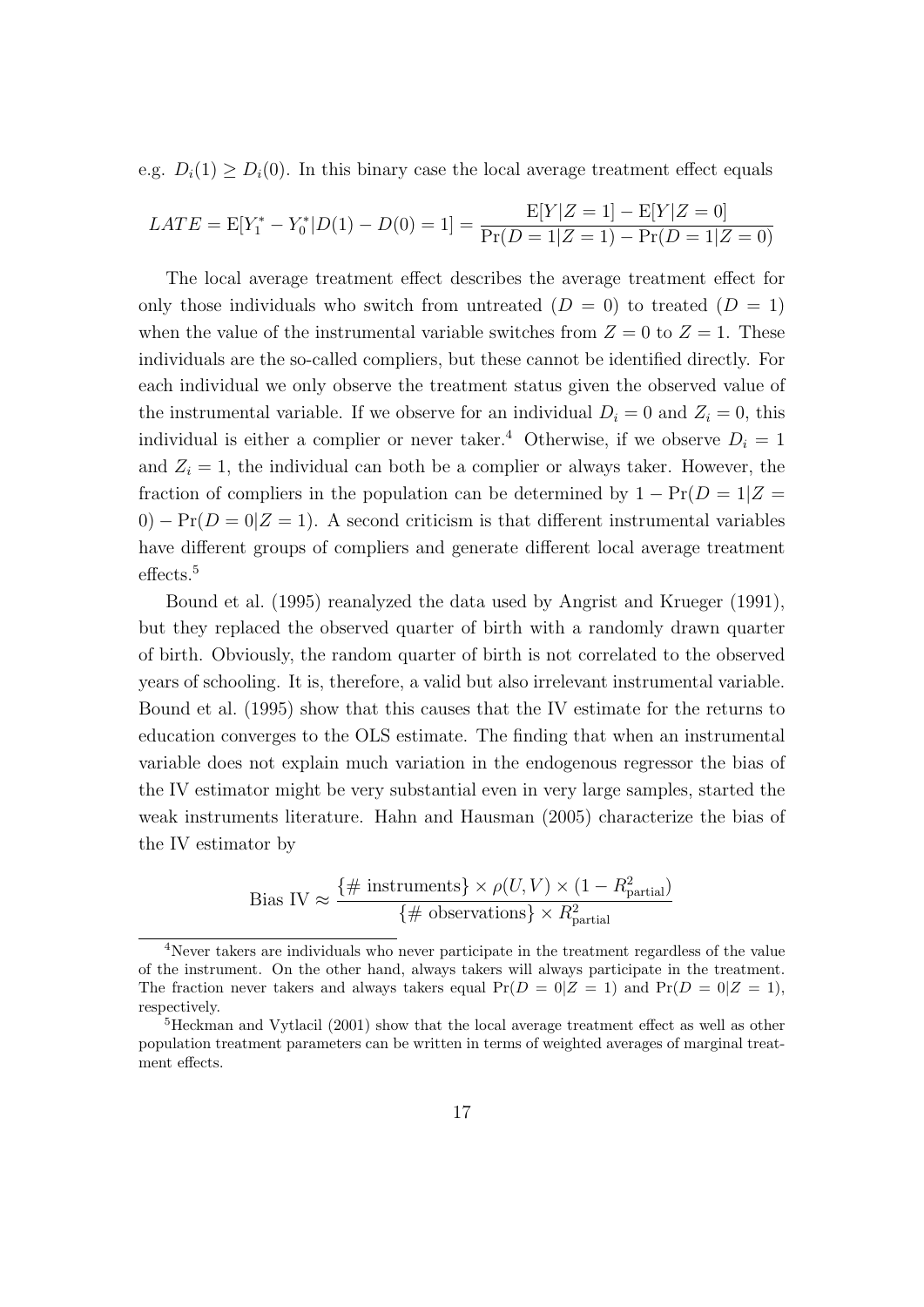where  $R_{\text{partial}}^2$  denotes the contribution of the instruments to the  $R^2$  in the firststage, and  $\rho(U, V)$  the correlation between the error terms in the first-stage and the second-stage equation. Comparing IV estimation to OLS estimation (with one endogenous regressor) gives

$$
\frac{\text{Bias IV}}{\text{Bias OLS}} \approx \frac{\{\text{\# instruments}\}}{\{\text{\# observations}\} \times R_{\text{partial}}^2}
$$

Staiger and Stock (1997) show in simple model (one endogenous regressor, one instrument, no other regressors), that  $\frac{1}{F}$  provides a good approximation for the bias of IV compared to OLS. Where  $F$  is the test statistics from an  $F$ -test for significance of the instrumental variable in the first-stage regression. Staiger and Yogo (2005) argue that instruments are weak if the IV Bias is more than 10% of the OLS Bias. This implies the nowadays used rule of thump for weak instruments that the F-statistic for significance of the instrumental variables in the first-stage regression should exceed 10. When there a multiple instrumental variables it might be better to use the Gragg and Donald test. Limited information maximum likelihood (LIML) can provide a more robust estimator than IV when having multiple (weak) instruments.

#### 5.3 Regression discontinuity

Regression-discontinuity estimation has been discussed in the educational literature already a number of decades ago by Thistlewaite and Campbell (1960). This method remained for a long time unexplored by economists until Van der Klaauw (2002) exploited a GRE-threshold to estimate the effects of offering scholarships on college enrollment. Angrist and Lavy (1999) used the Israeli Maimonidis' maximum class size rule to show that reducing class sizes improves academic achievement of fourth and fifth graders. Hahn et al. (2001) provide a theoretical discussion of regression-discontinuity estimation in which they introduce the sharp and the fuzzy design.

The idea of regression discontinuity is that when a continuous running or assignment variable  $S_i$  crosses a threshold  $\overline{S}$ , this substantially increases the likelihood that this individual receives treatment. In case of a sharp regression-discontinuity design the likelihood of treatment assignment jumps from zero to one when cross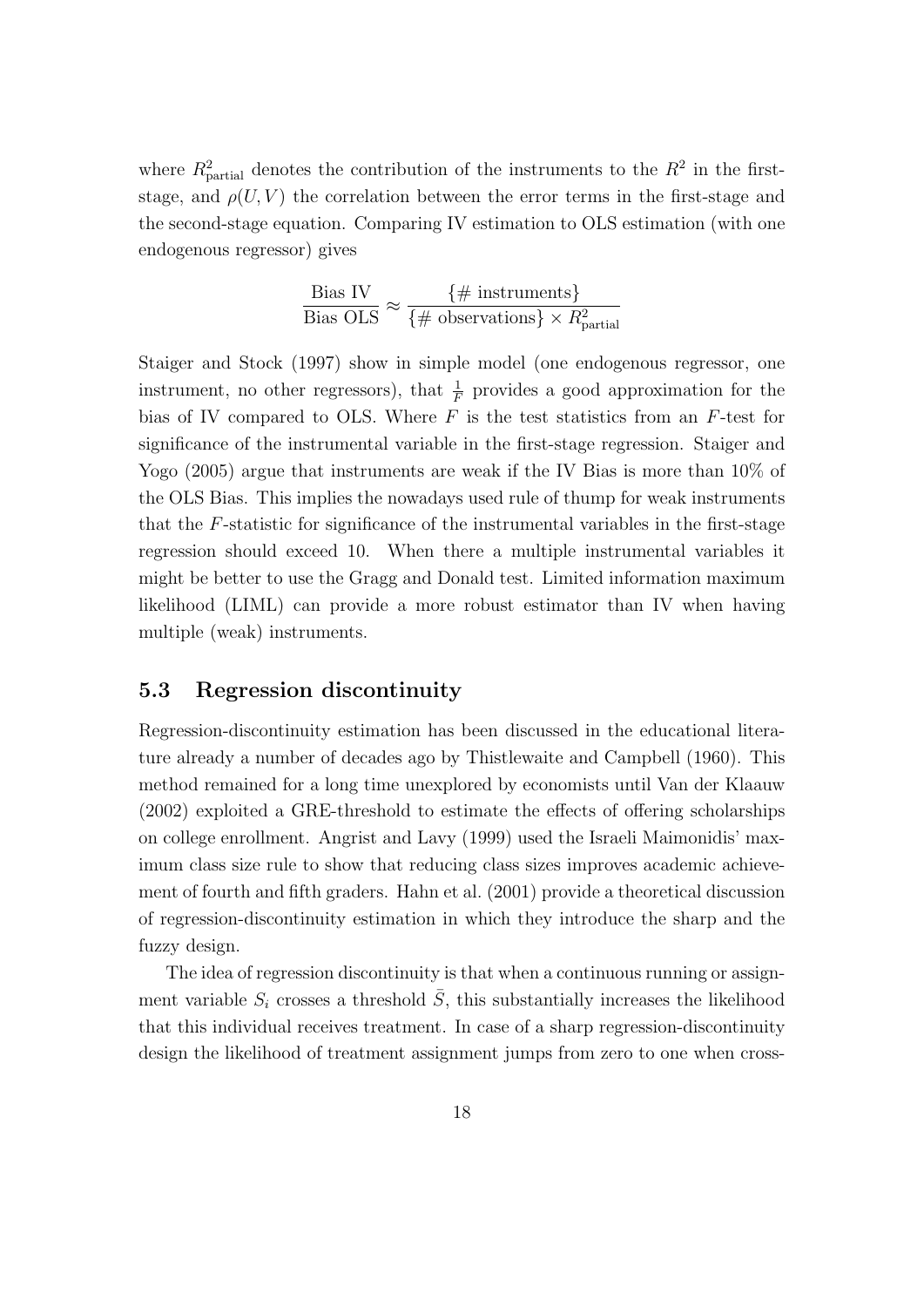ing the threshold,  $D_i = I(S_i \ge \overline{S})$ . The treatment effect at the threshold  $\overline{S}$  is then the marginal treatment effect

$$
MTE(\bar{S}) = \lim_{s \downarrow \bar{S}} E[Y|S=s] - \lim_{s \uparrow \bar{S}} E[Y|S=s]
$$

In this sharp design there is locally (for S close to  $\overline{S}$ ) an experiment even though the assignment variable  $S$  can also directly affect outcomes  $Y$  (e.g. DiNardo and Lee (2011)). The key identifying assumption is that the potential outcomes  $Y_{0i}^*$ and  $Y_{1i}^*$  are continuous in the assignment variable  $S_i$  at  $\overline{S}$  (Hahn et al. (2001) and Imbens and Lemieux (2008)).

This sharp regression-discontinuity design was adopted by Lalive (2008), when estimating the effect of extending the unemployment insurance entitlement period on the unemployment duration. He studied Austria, where in June 1988 for individuals who were above age 50 when entering unemployment the benefits entitlement period was extended from 30 to 209 weeks. A similar design is exploited by Schmieder et al. (2012). They focus on an extension of the entitlement period to unemployment insurance benefits for workers above age 42 in Germany. Both studies find that the longer benefits entitlement period reduces job finding rates.

Institutions not always provide such a sharp discontinuity. Angrist and Lavy (1999) and Van der Klaauw (2002) report noncompliance to the threshold. Campbell (1969) refers to this case as fuzzy regression discontinuity. This design implies that the probability of receiving treatment is discontinuous at  $S$ ,

$$
\lim_{s\downarrow \bar{S}}\Pr(D=1|S=s)\neq \lim_{s\uparrow \bar{S}}\Pr(D=1|S=s)
$$

Van der Klaauw (2002) suggested to use an indicator for crossing the threshold  $(I(S_i \geq \overline{S}))$  as locally valid instrumental variable for treatment assignment in the fuzzy regression discontinuity design. This approach is similar to dealing within randomized experiments with noncompliance (e.g. Krueger (1999)) and implies the estimand for the marginal treatment effect

$$
MTE(\bar{S}) = \frac{\lim_{s\downarrow \bar{S}} E[Y|S=s] - \lim_{s\uparrow \bar{S}} E[Y|S=s]}{\lim_{s\downarrow \bar{S}} \Pr(D=1|S=s) - \lim_{s\uparrow \bar{S}} \Pr(D=1|S=s)}
$$

Because this is an instrumental variable method, the interpretation is similar to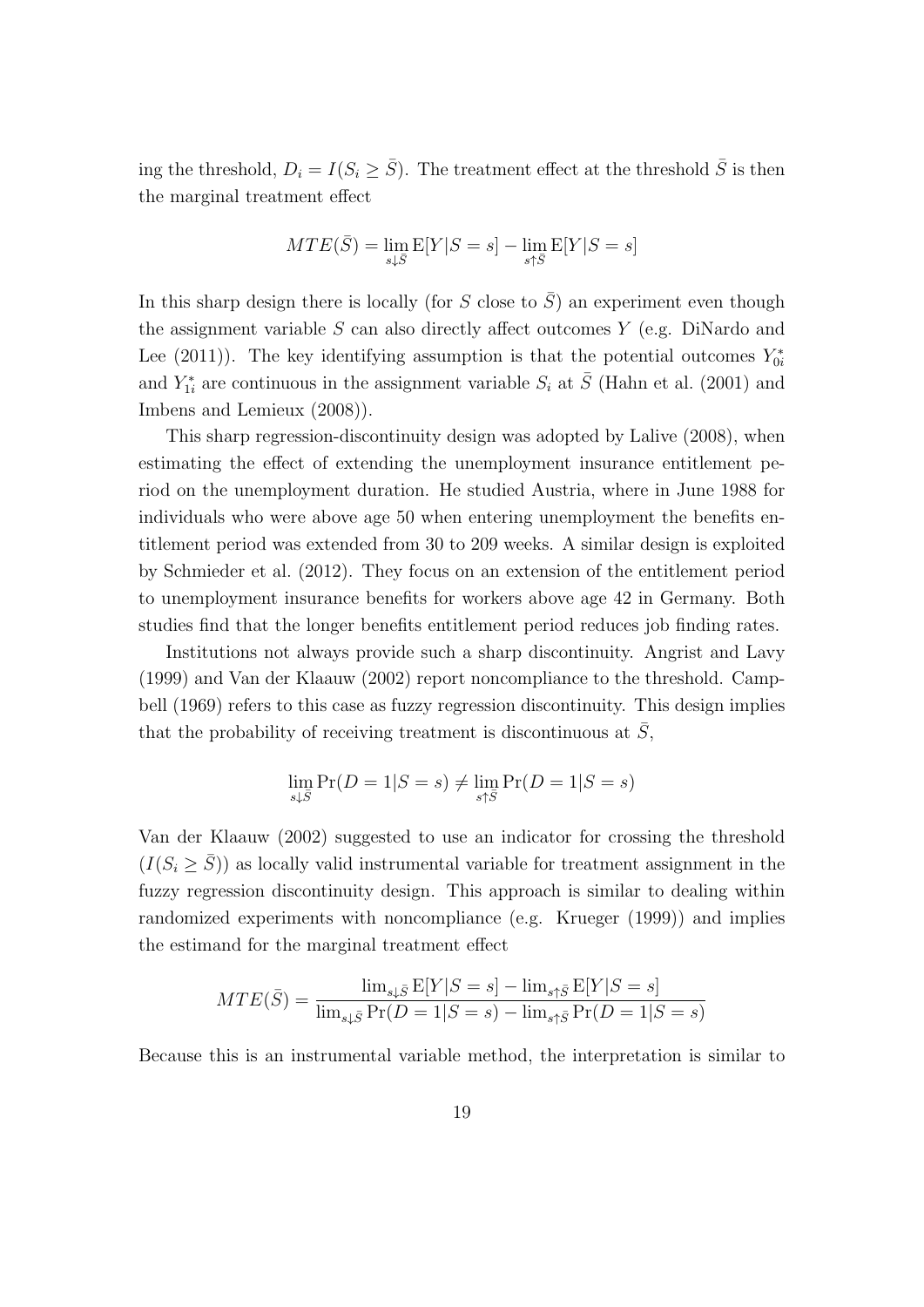that of the local average treatment effect. The fuzzy regression discontinuity estimation estimates the average treatment effect for the subpopulation of individuals who change from non-treated to treated when crossing the threshold  $\bar{S}$  at this threshold.

Marginal treatment effects are defined in the neighborhood of the threshold  $S$ . In many application, there are not enough observations close to this threshold to estimate the marginal treatment effects nonparametrically. Hahn et al. (2001) and Porter (2003) discuss flexible parametric specifications, which allow to use also data further away from the threshold.

The identifying assumption of regression discontinuity estimation is that individuals cannot manipulate their value of the assignment variable, i.e. they cannot sort themselves on the preferred side of the threshold. If the threshold triggers behavioral responses, there will be an excess number of individuals just on one side of the threshold. McCrary (2007) formalized this in testing for continuity of the density of the assignment variable S around the threshold  $\overline{S}$ . Lee (2008) provides some alternative tests for continuity of variables not affected by the treatment at the threshold.

## 6 Labor market behavior

The discussion above provides a framework for ex-post treatment evaluation in a static environment.<sup>6</sup> This literature is sometimes criticized for the absence of a direct link to labor market behavior. Reduced-form treatment evaluation may provide the causal effect of an intervention on a number of outcomes, but these different causal effects are not integrated in a welfare analysis. Furthermore, within the labor market there may be interactions between workers causing equilibrium and spillover effects of interventions. And finally, interventions may be applied at different moments in time affecting different groups of workers, and the causal effect may depend on the moment of the intervention. In this section we briefly elaborate on these issues.

<sup>6</sup>Difference-in-difference estimation may be an exception because due to the panel data nature it allows for more dynamics, such as distinguishing between short-run and long-run treatment effects.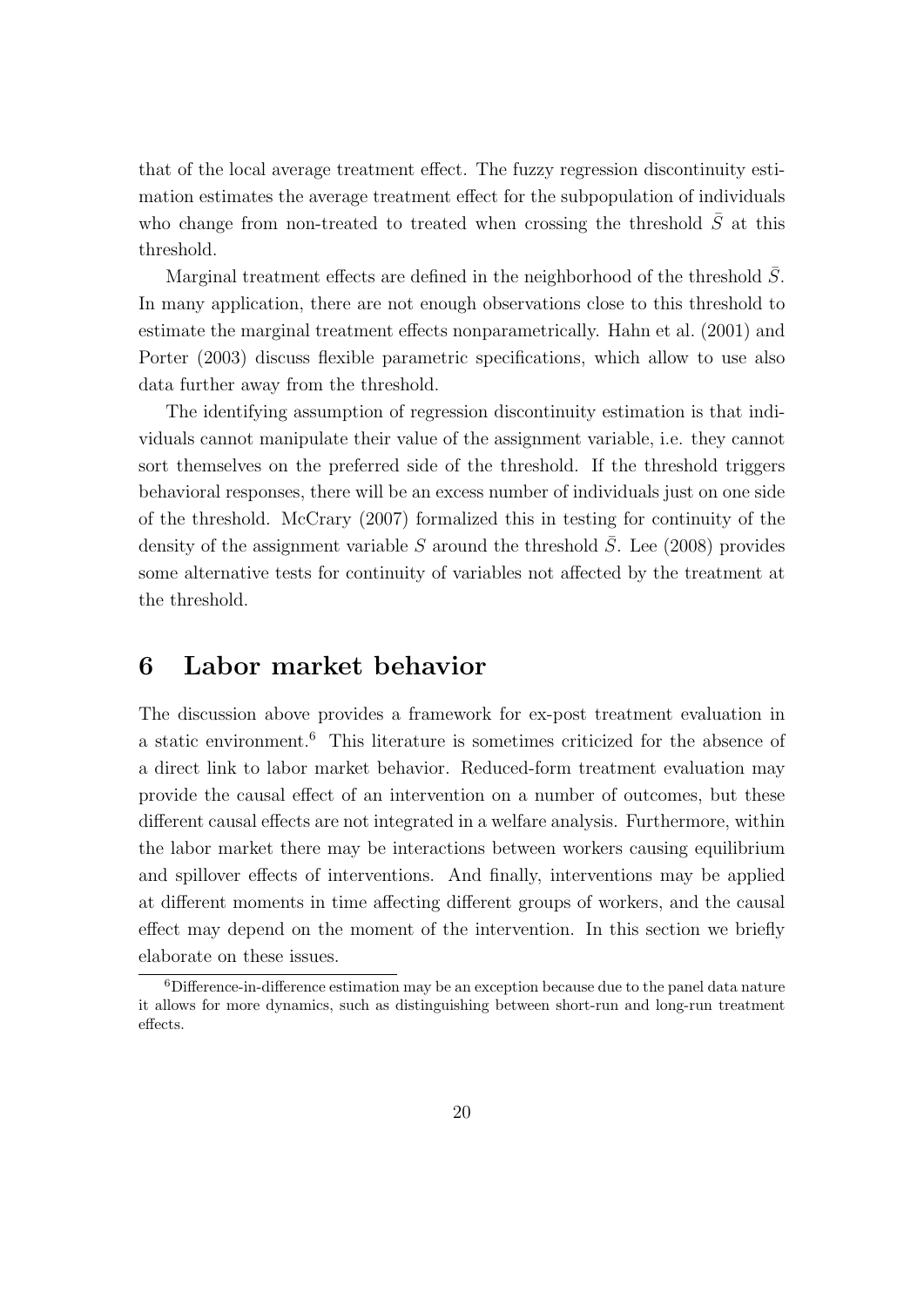#### 6.1 Sufficient statistics

In the economics literature there is an ongoing debate about the (reduced-form) treatment evaluation approach and more structural approaches, which estimate models of individual behavior. The structural approach is more in line with ideas of the Cowles foundation which aim at identifying the economic model generating the data. Obviously a structural approach makes many assumption about functional forms and individual behavior. However, Keane (2010) states that even though at first sight the treatment evaluation literature seems to provide causal effects that are not too sensitive to assumptions, also many behavioral assumptions are made. A similar argument is made by Rosenzweig and Wolpin (2000), who mention that not all variation is truly exogenous. Therefore, Keane (2010) argues that empirical work cannot exist independently of economic theory.

Heckman and Vytlacil (2001) stress that many of the conventional treatment parameters lack a direct link to an interpretable economic framework or, for example, a cost-benefit analysis. Therefore, such treatment parameters may have a limited relevance for a policy analysis. They argue that by using the appropriate weights for their marginal treatment effects, it is possible to construct treatment effects that capture the effects of policy changes. Chetty (2009) argues that a sufficient statistics approach combines the advantages from reduced-form treatment evaluation and structural econometrics. This approach has the potential to provide a welfare analysis relying on credible identification.

The sufficient statistics approach derives from economic theory a number of sufficient statistics for a welfare analysis or policy purpose, which can be estimated using the treatment effect methods. For example, Chetty (2006), Chetty (2008), Gruber (1997) and Shimer and Werning (2007) specify formulas for welfare as function of the level of unemployment insurance benefits. Using envelope conditions for optimal behavior, this welfare equation can be expressed in terms of policy variables. Next, the marginal welfare from a change in the policy variable such as increasing the generosity of unemployment insurance benefits can be determined. For different structural models these marginal welfare functions are often similar and functions of only a few statistics, which Chetty (2008) refers to as sufficient statistics. Ideally, these sufficient statistics can be estimated using the treatment evaluation methods discussed above.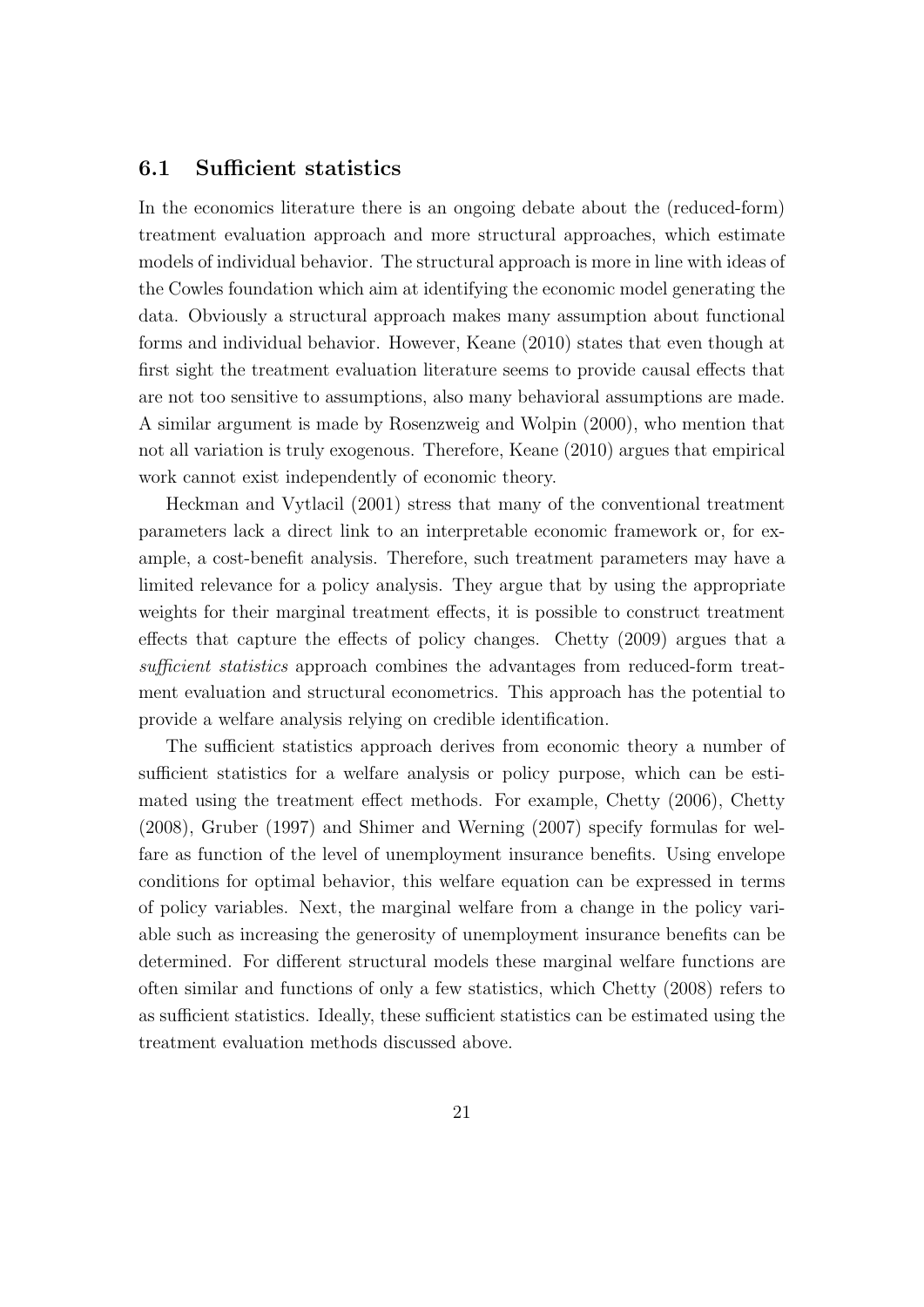According to Chetty (2009) the sufficient statistics approach has three advantages compared to a structural analysis. First, less data and variation in the data are required to estimate the sufficient statistics than to identify all structural parameters. Second, fewer functional form assumption are required to identify the sufficient statistics than for identifying the structural model. And third, the same sufficient statistics may apply to multiple behavioral models, so the sufficient statistics approach might be robust against misspecification of the behaviorial model. However, there are also some disadvantages associated to the sufficient statistics approach. First, each policy question requires different sufficient statistics, which may not be easy to derive. Policy simulations may, therefore, also be easier with a structural model. And second, testing the validity of the underlying behavioral model is not as straightforward in case of a sufficient statistics approach as in case of a structural model.

#### 6.2 Spillover and peer effects

When presenting the potential outcomes framework, the stable unit treatment value assumption was discussed. This assumes that the potential outcomes of individuals are not affected by their treatment status nor the treatment status of other individuals. Imposing this assumption in economics settings is not always straightforward. There may be spillover effects between individuals or equilibrium effects. For example, Miguel and Kremer (2004) find large positive spillover effects of de-worming drugs on schools in Kenya. And Blundell et al. (2003) and Gautier et al. (2012) estimate using difference-in-difference models that equilibrium effects may be substantial when studying the large-scale role-out of active labor market programs. Lise et al. (2004) use a structural approach to show that taking account of equilibrium effects can cause that the results from a cost-benefit analysis reverse. Heckman et al. (1998) find a similar result when studying the effects of tuition fees on college enrollment.

Estimating spillover effects is difficult. In the ideal setting different fully separated local labor market (or schools) are randomly assigned different treatment intensities. Crepon et al. (2013) implement such an experimental design when studying equilibrium effects of an active labor market program in France. The results do not show evidence in favor of equilibrium effects. However, the take-up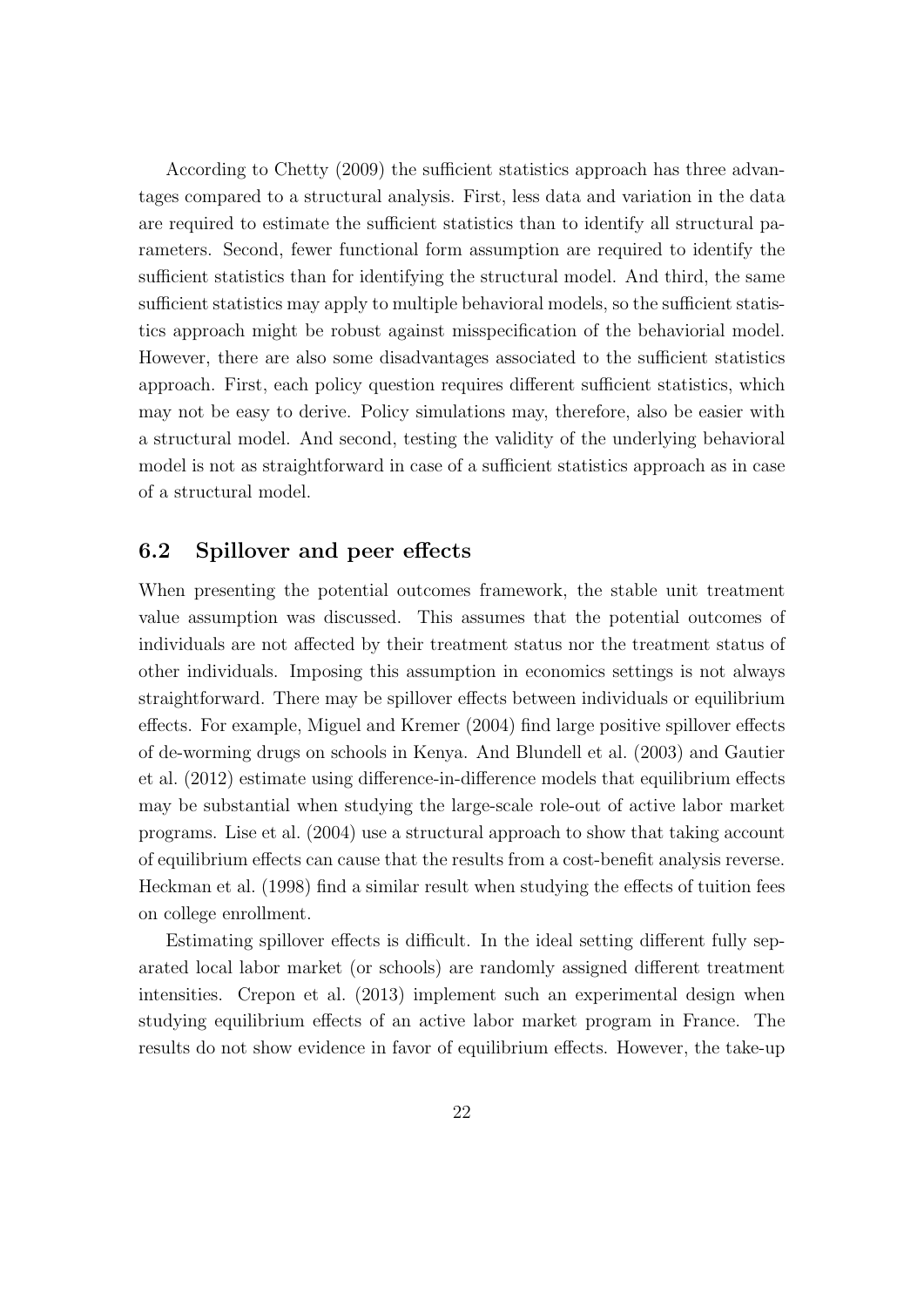in their encouragement design is low and their target population consists of highly educated long-term young unemployed workers, who are only a very small fraction of all job seekers.

Spillover effects are also studied in terms of peer effects. Manski (1993) shows that peer effects are difficult to identify. There can be various reasons why individuals in the same group have similar outcomes. Individuals in the same group can affect each other (endogenous effects), individuals with similar characteristics may sort in the same group (exogenous effects), and individuals in the same group may experience the same group specific shocks (correlated effects).

Angrist (2013) discusses the estimation of peer effects. He shows the problems arising when regressing an individual's outcome on the mean outcome within the group of peers. If the individual's outcome is also included in the mean outcome of peers, Angrist (2013) shows that the coefficient should equal unity by construction. However, leaving out the individual's outcome when computing the group mean does not solve the problem. The individual might be exposed to the same shocks as its peers and the regression coefficient can thus capture correlated shocks as well as true peer effects. Angrist (2013) states that experiments that can manipulate the characteristics of the peers without affecting the individual's characteristic provide the strongest evidence for the existence of spillovers within peer groups.

#### 6.3 Dynamic treatment evaluation

Economic processes happen most often in real time and this is particularly true in labor economics. Also policy interventions happen in real time. For example, not all workers enter a job search assistance program after exactly the same elapsed unemployment duration. Even though there is only a single treatment, the effects may differ between individuals.<sup>7</sup> Not only because individuals are heterogeneous, but also because different individuals may be exposed to the treatment at different time periods. Furthermore, the effects of the program may depend on the moment at which outcomes are observed. Abbring and Heckman (2007) provide a very general potential outcomes framework for treatment evaluation in dynamic settings dealing with these issues. Below, we discuss a slightly simplified framework, which follows Kastoryano and Van der Klaauw (2011).

<sup>7</sup>Ketel et al. (2013) discuss local average treatment effects in a dynamic setting.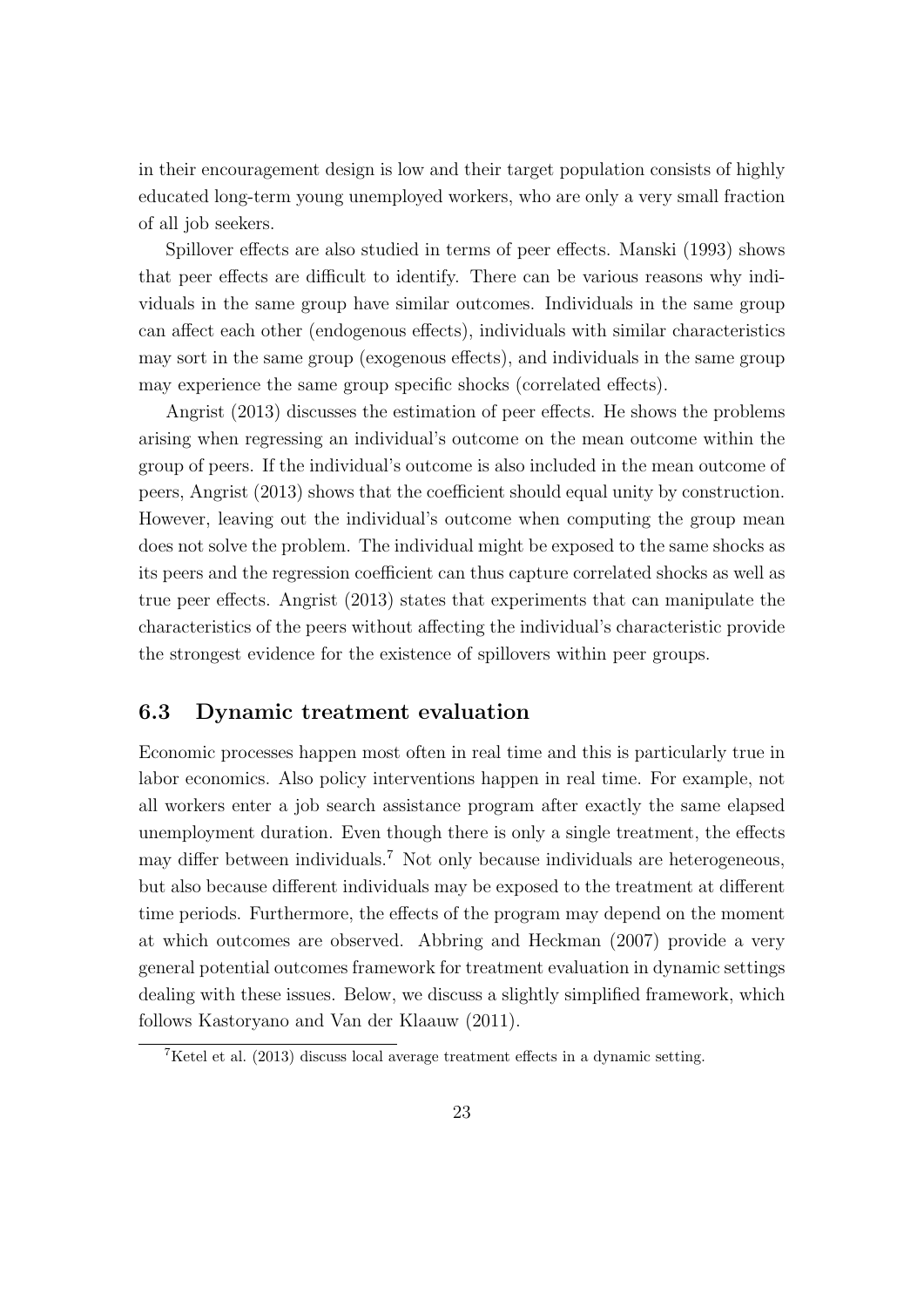The potential outcomes framework can be extended to a dynamic setting. For ease of exposition, we assume that there is only a single treatment, which is provided at most once but at different time periods. Let  $Y_{1,t}^*(s;p)$  describe the potential outcome after t periods if an individual received treatment after s periods under policy regime  $p$ . We make the explicit distinction between the policy regime  $p$  and the moment of the intervention s. This allows to distinguish between the effects of an actual treatment intervention within a particular policy regime, and the effects of changing the policy regime. Most microeconometric evaluations focus on the first effect. For example, Abbring et al. (2005) and Van den Berg et al. (2004) estimate the effect of actually imposing a benefits sanction on the job finding rate of unemployed workers. This is the ex-post effect which is different from the effect which changing the sanction regime may have on the job search behavior of benefits recipients.

Ideally, the potential untreated outcome would be defined as the outcomes in which the individual will never receive treatment  $Y_{0,t}^*(g)$  as  $\lim_{s\to\infty} Y_{1,t}^*(s;g)$ . Since observation periods are limited, this potential outcome can generally not be observed. In addition when studying, for example, training programs for unemployed workers, it remains generally unobserved when the unemployed workers would have enrolled in the training, if the worker left unemployment before having receiving the training (e.g. Ham and LaLonde (1996)). To define counterfactuals Abbring and Van den Berg (2003) make a no-anticipation assumption

$$
Y_{1,t}^*(s;g) = Y_{1,t}^*(s';g) \qquad \text{if } s \neq s' \qquad \forall t < s, s'
$$

Abbring and Heckman (2007) refer to this assumption as no causal dependence of outcomes on future treatments. Due to this assumption the potential untreated outcomes equal

$$
Y_{0,t}^*(g) = Y_{1,t}^*(s; g) \qquad \forall t < s
$$

Abbring and Van den Berg (2003) study the case in which the outcome  $Y_t$ describes still being in the initial state after  $t$  time periods. They build a bivariate hazard rate framework in which the process until leaving the initial state is jointly modeled with the process until entering treatment. Abbring and Van den Berg (2003) show that if both hazard rates follow a mixed proportional structure and the no-anticipation assumption holds, then the ex-post effect of the intervention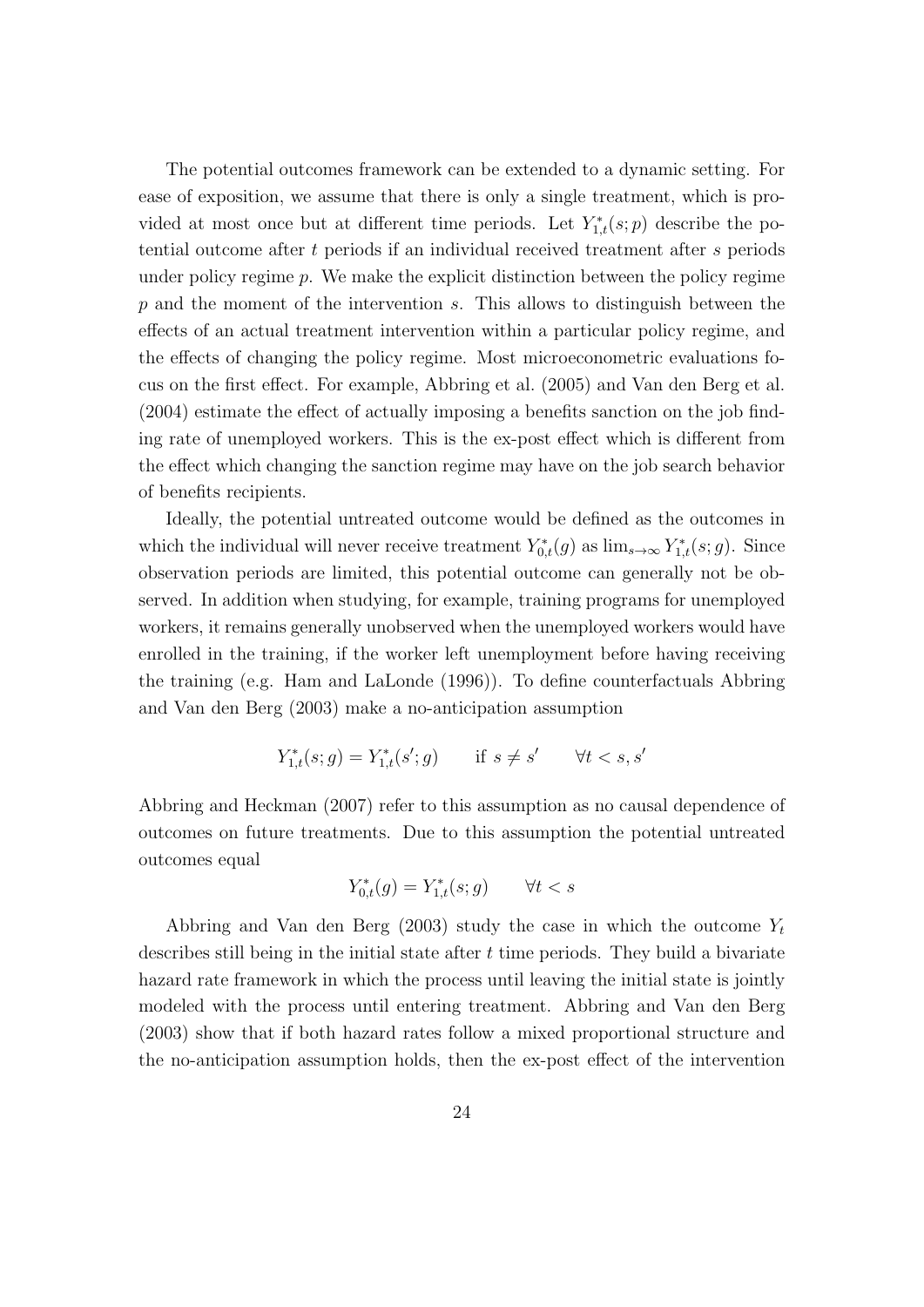on the exit rate until leaving the initial state can be identified. Their framework allows this ex-post effect to depend on the moment of the intervention, the elapsed duration since the intervention and both observed and unobserved characteristics. Using this no-anticipation assumption, the ex-post effect of the intervention can be defined as the effect of the intervention on the treated survivors

$$
ATETS(t, s; g) = \mathbb{E}[Y_{1,t}^*(s; g) - Y_{0,t}^*(g)|Y_s = 0, S = s, g]
$$

The framework discussed by Abbring and Van den Berg (2003) allows for selection on unobservables, but it makes some strong assumptions. First, the mixed proportional hazard rate specification restricts the functional form, and second, the no-anticipation assumption makes an assumption about behavior or information provided to individuals.<sup>8</sup>

The question arises if both assumptions can be relaxed when assuming that selection is only on observables. Assume that potential outcomes depend on the observables X and some other individual characteristics U, i.e.  $Y_{1,t}^*(s, X, U; g)$ . The timing of entry into treatment only depends on X, i.e.  $S(X;g)$ , so that the conditional independence assumption is satisfied. If individuals anticipate treatment participation and change their behavior already prior to the actual intervention, then within the stock of individuals who survive in the initial state for s periods, those who enter treatment at s will have different characteristics than those who enter later. Therefore, in the presence of anticipation, the actual treatment assignment at time s among the survivors at that moment depends on both observed characteristics X and unobserved characteristics U. The standard conditional independence assumption can thus not replace the no-anticipation assumption when studying ex-post effects of treatment. This relates to the biostatistical literature, which often relies on sequential randomization (e.g. Gill and Robins (2001)).

The no-anticipation assumption seems crucial when the interest is in the treatment effect on the treated survivors. Intuitively, if individuals anticipate treatment, then the survivors in the treatment group may be different than survivors in the control group at the moment the treatment group receives treatment. Only when the treatment moment is assigned to all individuals at time period  $t = 0$  and

<sup>8</sup>Abbring and Van den Berg (2005) discuss the role of instrumental variables in duration models.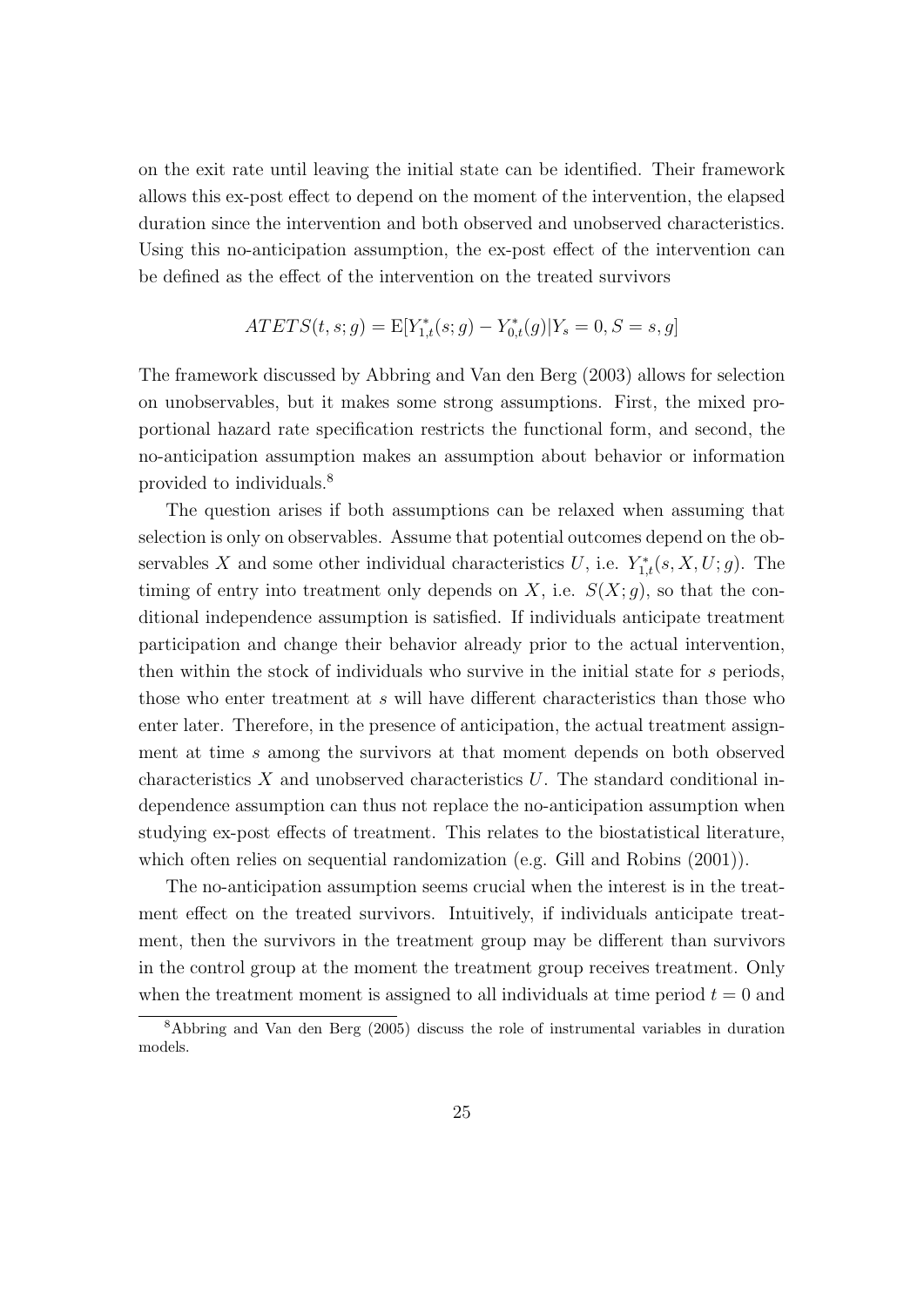this is also registered for all individuals in the data, the no-anticipation assumption could be avoided. But in that case not only the ex-post effect of the treatment is estimated, but an effect also including anticipation effects such as, for example, threat effects (Black et al. (2003)).

## 7 Conclusions

Since the early 1970s research in labor economics has changed dramatically. Labor economists started using micro data and empirical research on evaluating public policies became more popular (e.g. Ashenfelter (1974) and Ashenfelter (1978)). Labor economists quickly acknowledged that simple regressions might not produce the causal effect of interest, due to concerns about endogeneity of policy variables or selection issues (e.g. Heckman (1974) and Heckman (1979)). Whereas during the 1970s and 1980s economists focused on econometric models for the observed outcomes, Ashenfelter and Card (1985) framed the research question in terms of counterfactuals relating more to the statistical literature Rubin (1974)).

LaLonde (1986) showed that econometric methods could not always deal with nonrandom assignment of treatment, which stressed the importance of exogenous variation in treatment assignment when evaluating a treatment. Angrist (1990) and Angrist and Krueger (1991) started using exogenous variation induced by institutions to estimate causal effect. This initiated the natural experiments literature, which is nowadays widely spread in labor economics and also has spillovers to other fields.

The major advantage of social, natural and field experiments is that the methodology is relatively simple and also easily understood by policy makers. Furthermore, the focus of these studies is often on topics which have a direct impact on policy. Therefore, labor economics research became more prominent in the public debate. An example is the minimum wage study by Card and Krueger (1994) which not only initiated a debate in the economics literature on the effects of minimum wages, but was also very influential on public policy both in the US and in other countries.

In the past two decades, research using natural and field experiments has gained popularity (Card et al. (2011) show the increased number of studies using field experiments). This literature now produces many treatment effects. The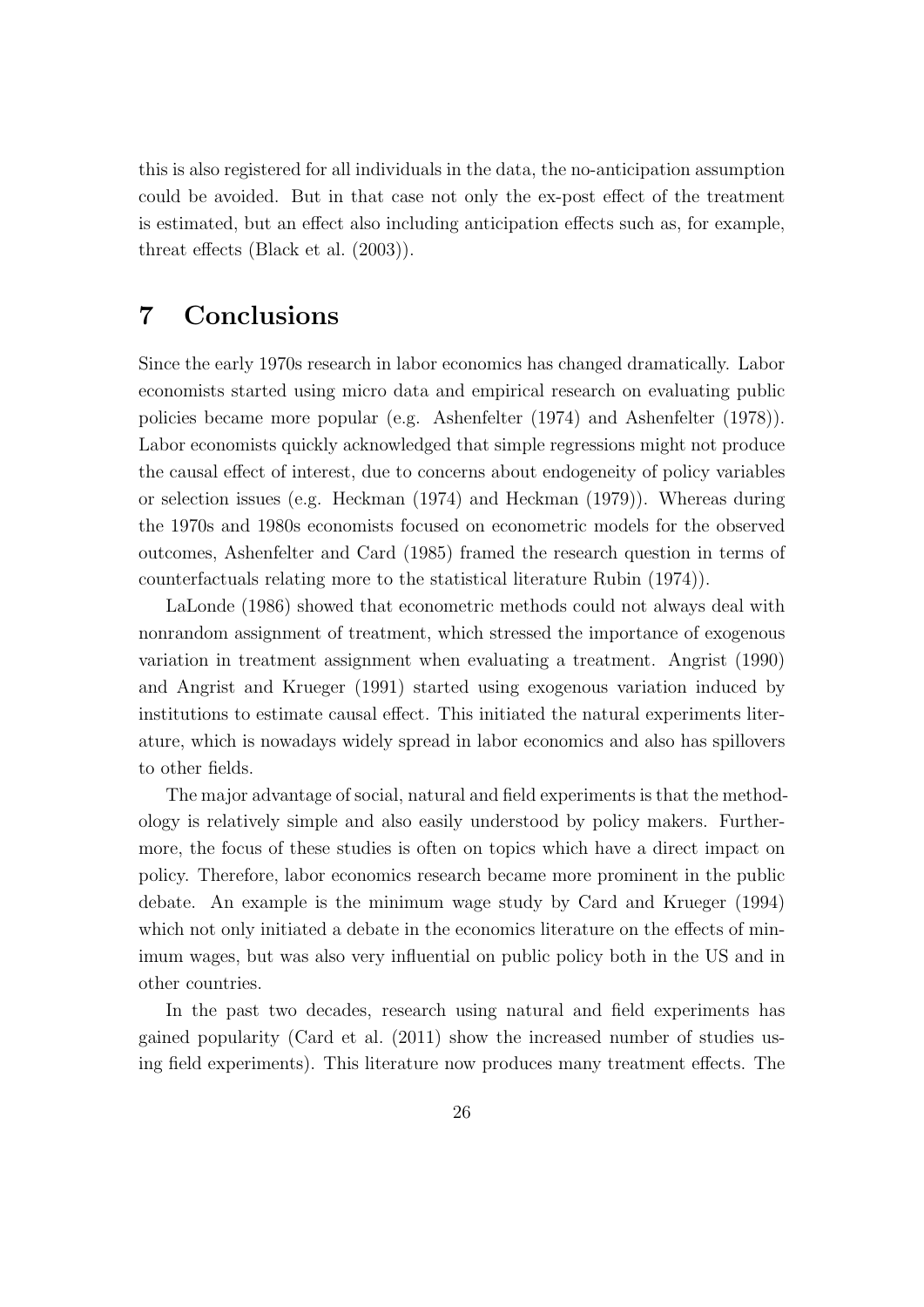main debate is about the interpretation of the estimated treatment effects. Natural experiments often provide causal effects which should be interpreted locally. Heckman and Vytlacil (2001) criticize these estimates for the lack of economic interpretation. The recent literature on sufficient statistics aims at bridging the gap between a welfare analysis and the reduced-form treatment evaluation literature (Chetty (2009)).

Surprisingly, two of the seminal papers in the literature on empirical policy evaluation in labor economics were not published in the traditional top-5 journals (Ashenfelter (1978) and Ashenfelter and Card (1985)). This shows that empirical work was not yet taken as serious in the economics literature as nowadays. LaLonde (1986) made a next step in this respect. Since then empirical micro research became a serious field in economics. And this trend is likely to continue because more and more detailed administrative data become available for research in many countries.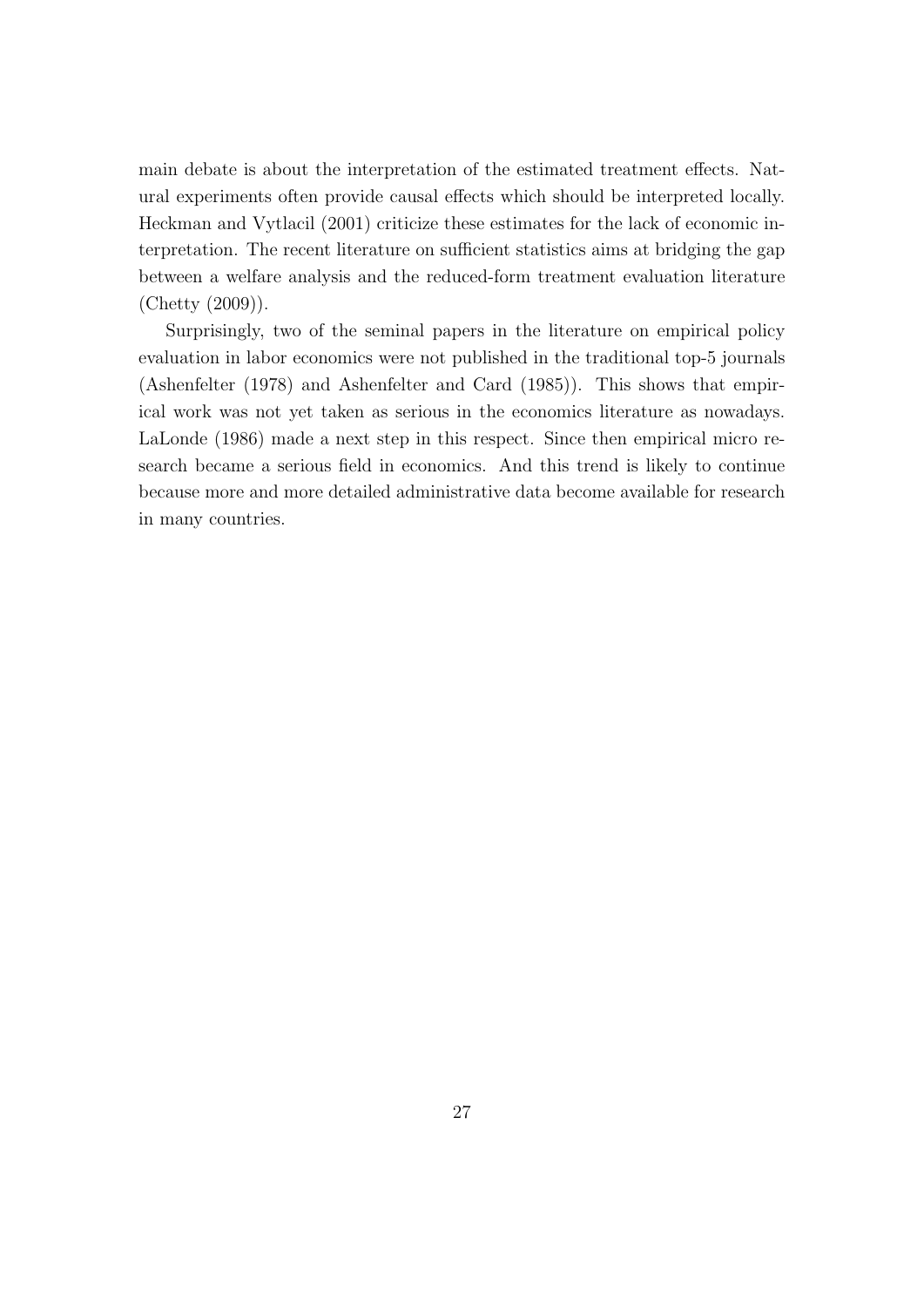## References

- Abadie, A., A. Diamond, and J. Hainmueller (2010). Synthetic control methods for comparative case studies: estimating the effect of Californias tobacco control program. Journal of the American Statistical Association 105 (490), 493–505.
- Abbring, J. and J. Heckman (2007). Econometric evaluation of social programs, part iii: distributional treatment effects, dynamic treatment effects and dynamic discrete choice, and general equilibrium policy evaluation. In J. Heckman and E. Leamer (Eds.), Handbook of Econometrics, Volume 6B, Chapter 72, pp. 5145– 5303. Elsevier Science, Amsterdam.
- Abbring, J. and G. Van den Berg (2003). The nonparametric identification of treatment effects in duration models. Econometrica 71 (5), 1491–1517.
- Abbring, J. and G. Van den Berg (2005). Social experiments and instrumental variables with duration outcomes. Tinbergen Institute Discussion Paper 2005-  $047/3$ .
- Abbring, J., G. Van den Berg, and J. Van Ours (2005). The effect of unemployment insurance sanctions on the transition rate from unemployment to employment. Economic Journal 115 (505), 602–630.
- Angrist, J. (1990). Lifetime earnings and the Vietnam era draft lottery: evidence from social security administration record. American Economic Review  $80(3)$ , 313–336.
- Angrist, J. (2013). The perils of peer effects. *NBER Working paper 19774*.
- Angrist, J. and A. Krueger (1991). Does compulsory school attendance affect schooling and earnings? *Quarterly Journal of Economics 106(4)*, 979–1014.
- Angrist, J. and V. Lavy (1999). Using Maimonides' rule to estimate the effect of class size on scholastic achievement. Quarterly Journal of Economics  $114(2)$ , 533–575.
- Ashenfelter, O. (1974). The effect of manpower training on earnings: preliminary results. In Proceedings of the 27th Annual Meeting of the Industrial Relations Research Association.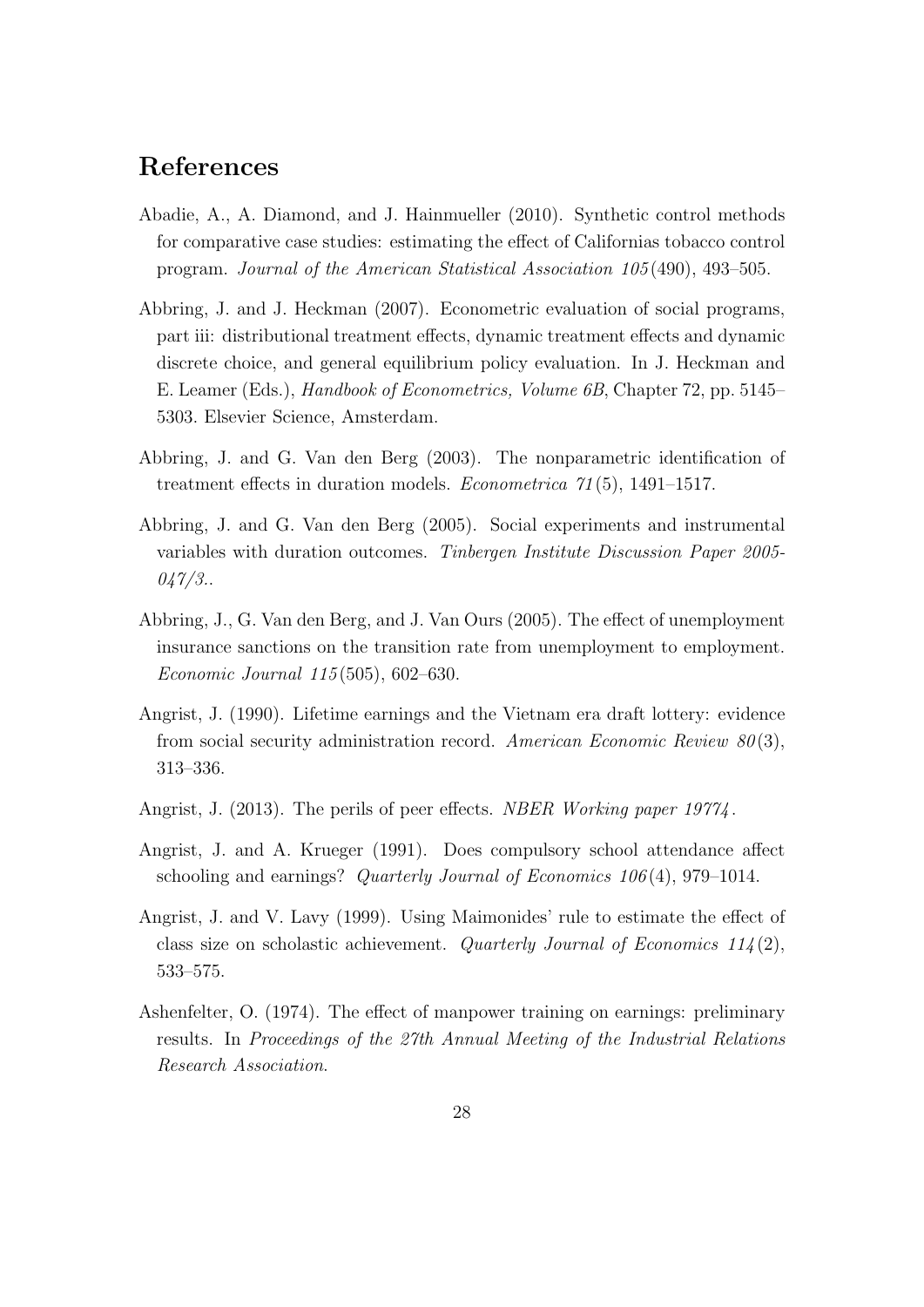- Ashenfelter, O. (1978). Estimating the effect of training programs on earnings. Review of Economics and Statistics  $60(1)$ , 47-57.
- Ashenfelter, O. and D. Card (1985). Using the longitudinal structure of earnings to estimate the effect of training programs. Review of Economics and Statistics  $67(4)$ , 648–660.
- Athey, S. and G. Imbens (2006). Identification and inference in nonlinear difference-in-differences models. *Econometrica*  $\frac{\gamma}{4}(2)$ , 431–497.
- Bertrand, M., E. Duflo, and S. Mullainathan (2004). How much should we trust difference-in-difference estimates. Quarterly Journal of Economics 119(1), 249– 275.
- Black, D., J. Smith, M. Berger, and B. Noel (2003). Is the threat of reemployment services more effective than the services themselves? evidence from random assignment in the ui system. American Economic Review 93 (4), 1313–1327.
- Blundell, R., M. Costa Dias, and C. Meghir (2003). The impact of wage subsidies: a general equilibrium approach. Working Paper .
- Blundell, R., A. Duncan, and C. Meghir (1998). Estimating labor supply responses using tax reforms. Econometrica  $66(4)$ , 827–861.
- Bosch, N. and B. Van der Klaauw (2012). Analyzing female labor supply evidence from a Dutch tax reform. Labour Economics  $19(3)$ , 271–280.
- Bound, J., D. Jaeger, and R. Baker (1995). Problems with instrumental variables estimation when the correlation between the instruments and the endogeneous explanatory variable is weak. Journal of the American Statistical Association  $90(430)$ , 443-450.
- Campbell, D. (1969). Reforms as experiments. American Psychologist  $24(4)$ , 409–429.
- Card, D. (1990). The impact of the Mariel boatlift on the Miami labor market. Industrial and Labor Relations Review 43 (2), 245–257.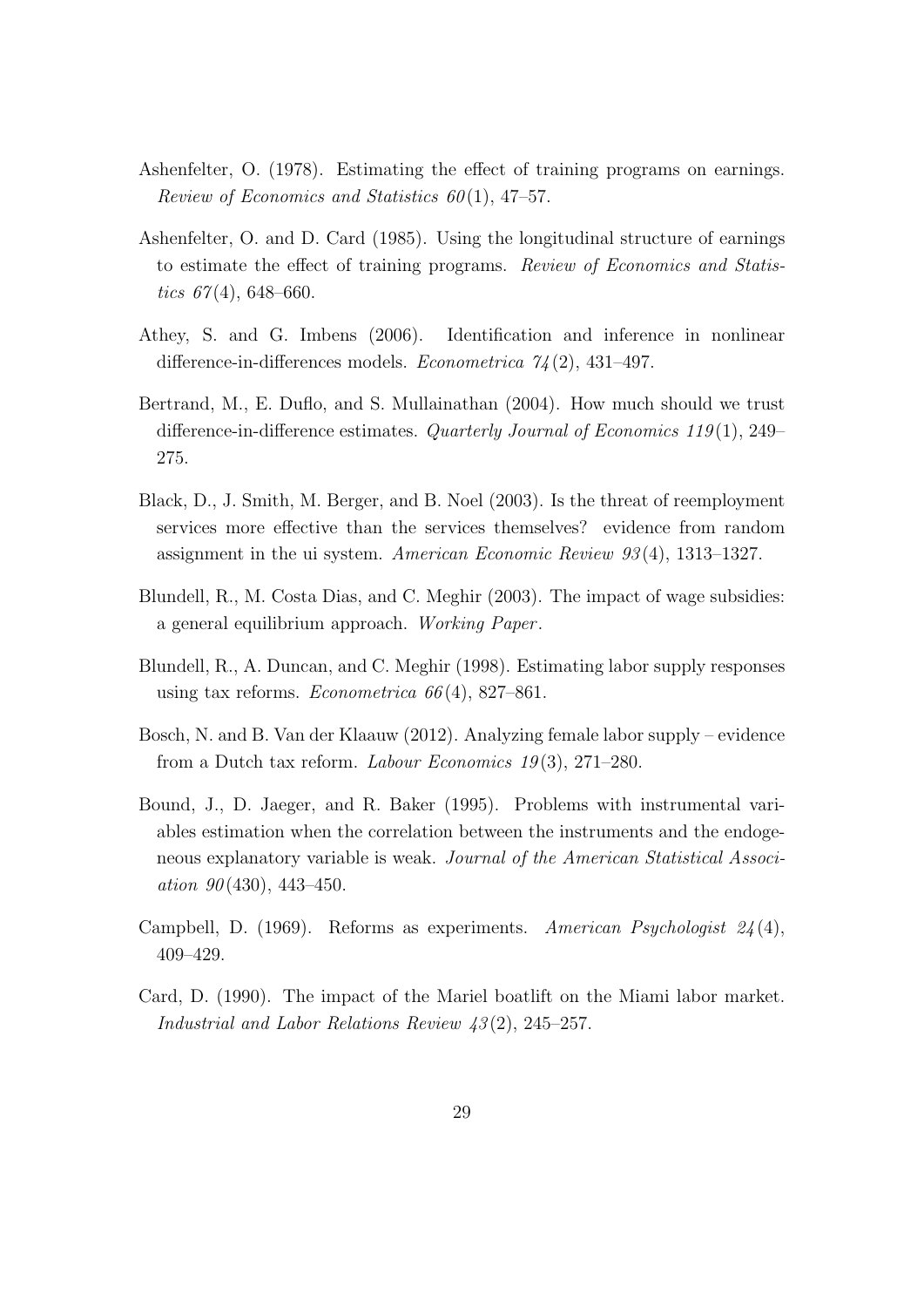- Card, D., S. DellaVigna, and U. Malmendier (2011). The role of theory in field experiments. Journal of Economic Perspectives 25(3), 39–62.
- Card, D. and D. Hyslop (2005). Estimating the effects of a time-limited earnings subsidy for welfare-leavers. Econometrica 73 (6), 1723–1770.
- Card, D. and A. Krueger (1994). Minimum wages and employment: a case study of the fast-food industry in New Jersey and Pennsylvania. American Economic Review 84 (4), 772–793.
- Card, D. and P. Robins (1998). Do financial incentives encourage welfare recipients to work? evidence from a randomized evaluation of the self-sufficiency project. Research in Labor Economics 17, 1–56.
- Chetty, R. (2006). A general formula for the optimal level of social insurance. Journal of Public Economics  $90(10-11)$ , 1879–1901.
- Chetty, R. (2008). Moral hazard vs. liquidity and optimal unemployment insurance. Journal of Political Economy  $116(2)$ , 173–234.
- Chetty, R. (2009). Sufficient statistics for welfare analysis: a bridge between structural and reduced-form methods. Annual Review of Economics 1, 451–488.
- Cox, D. (1958). Planning of experiments. New York: John Wiley and Sons.
- Crepon, B., E. Duflo, M. Gurgand, R. Rathelot, and P. Zamora (2013). Do labor market policies have displacement effects? Evidence from a clustered randomized experiment. Quarterly Journal of Economics 128 (2), 531–580.
- Dehejia, R. and S. Wahba (1999). Causal effects in nonexperimental studies: Reevaluating the evaluation of training programs. Journal of the American Statistical Association 94 (448), 1053–1062.
- DiNardo, J. and D. Lee (2011). Program evaluation and research designs. In O. Ashenfelter and D. Card (Eds.), Handbook in Labor Economics 4A, Chapter 5, pp. 463–536. Elsevier Science, Amsterdam.
- Donald, S. and K. Lang (2007). Inference with difference-in-differences and other panel data. Review of Economics and Statistics 89 (2), 221–233.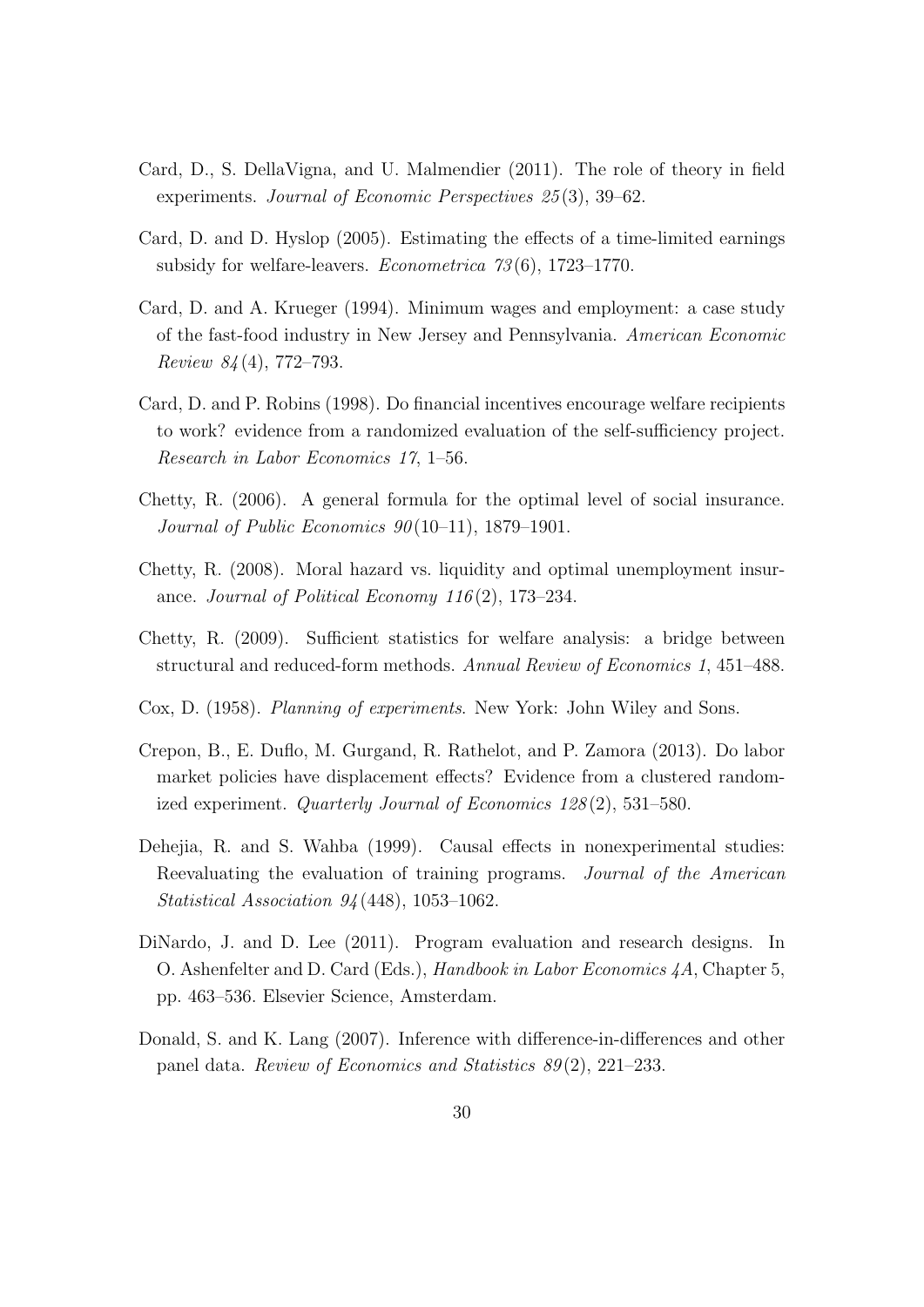- Eissa, N. and J. Liebman (1996). Labor supply responses to the earned income tax credit. Quarterly Journal of Economics  $111(2)$ , 605–637.
- Gautier, P., P. Muller, B. Van der Klaauw, M. Rosholm, and M. Svarer (2012). Estimating equilibrium effects of job search assistance. IZA Discussion Paper no. 6748.
- Gill, R. and J. Robins (2001). Causal inference for complex longitudinal data: the continuous case. Annals of Statistics  $29(6)$ , 1785–1811.
- Gneezy, U. and J. List (2006). Putting behavioral economics to work: testing for gift exchange in labor markets using field experiments. *Econometrica*  $\mathcal{U}(5)$ , 1365–1384.
- Gruber, J. (1997). The consumption smooting benefits of unemployment insurance. American Economic Review 87(1), 192–205.
- Hahn, J. and J. Hausman (2005). Estimation with valid and invalid instruments. Annales dEconomie et de Statistique 79/80, 25–57.
- Hahn, J., P. Todd, and W. Van der Klaauw (2001). Identification and estimation of treatment effects with a regression-discontinuity design. Econometrica  $69(1)$ , 201–209.
- Ham, J. and R. LaLonde (1996). The effect of sample selection and initial conditions in duration models: evidence from experimental data on training. Econometrica  $64(1)$ , 175–205.
- Heckman, J. (1974). Shadow prices, market wages and labor supply. Econometrica  $\mu$ 2(4), 679–694.
- Heckman, J. (1979). Sample selection bias as a specification error. Econometrica  $\frac{1}{7}(1)$ , 153-161.
- Heckman, J. (1990). Varieties of selection bias. American Economic Reviwe, Papers and Proceedings  $80(2)$ , 313–318.
- Heckman, J. and B. Honoré (1990). The empirical content of the Roy model. Econometrica 58 (5), 1121–1149.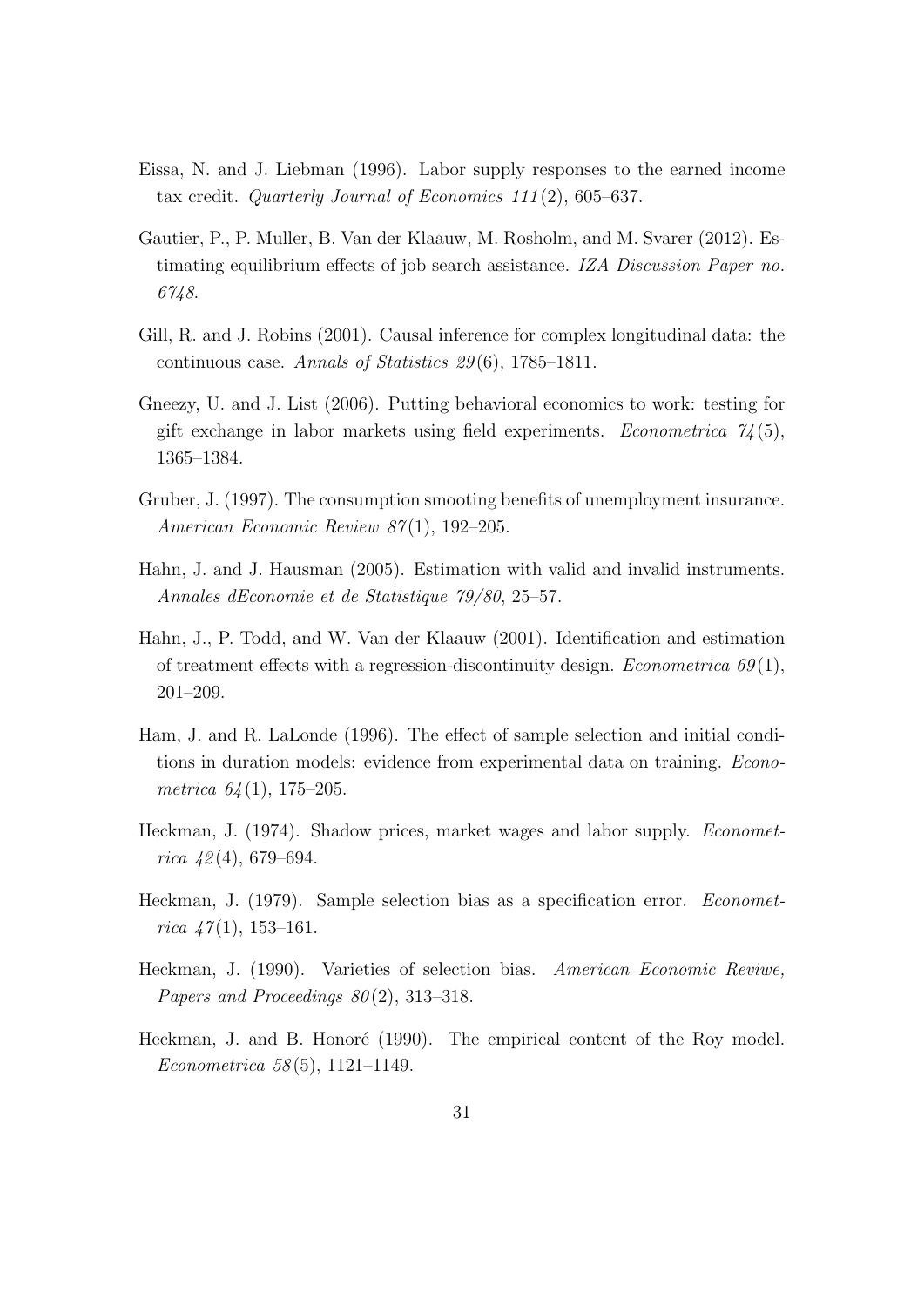- Heckman, J., H. Ichimura, and P. Todd (1997). Matching as an econometric estimator: evidence from evaluating a job training programme. Review of Economic Studies 64 (4), 605–654.
- Heckman, J., L. Lochner, and C. Taber (1998, May). General-equilibrium treatment effects: A study of tuition policy. American Economic Review  $88(2)$ , 381–86.
- Heckman, J. and R. Robb Jr. (1985). Alternative methods for evaluating the impact of interventions. In J. Heckman and B. Singer (Eds.), Longitudinal Analysis of Labor Market Data. Cambridge University Press.
- Heckman, J. and J. Smith (1999). The pre-programme earnings dip and the determinants of participation in a social programme. implications for simple programme evaluation strategies. Economic Journal 109 (457), 313–348.
- Heckman, J. and S. Urzúa (2010). Comparing IV with structural models: what simple IV can and cannot identify. Journal of Econometrics  $156(1)$ ,  $27-37$ .
- Heckman, J. and E. Vytlacil (2001). Policy-relevant treatment effects. American Economic Review Papers and Proceedings 91 (2), 107–111.
- Holland, P. (1986). Statistics and causal inference. Journal of the American Statistical Association 81 (396), 945–960.
- Imbens, G. and J. Angrist (1994). Identification and estimation of local average treatment effects. Econometrica  $62(2)$ , 467-475.
- Imbens, G. and T. Lemieux (2008). Regression discontinuity designs: A guide to practice. Journal of Econometrics 142 (2), 615–635.
- Kastoryano, S. and B. Van der Klaauw (2011). Dynamic evaluation of job search assistance'. Discussion Paper 5424, IZA Bonn.
- Keane, M. (2010). A structural perspective on the experimentalist school. Journal of Economic Perspectives 24 (2), 47–58.
- Ketel, N., E. Leuven, H. Oosterbeek, and B. Van der Klaauw (2013). The returns to medical school in a regulated labor market: evidence from admission lotteries. Mimeo, Tinbergen Institute Amsterdam.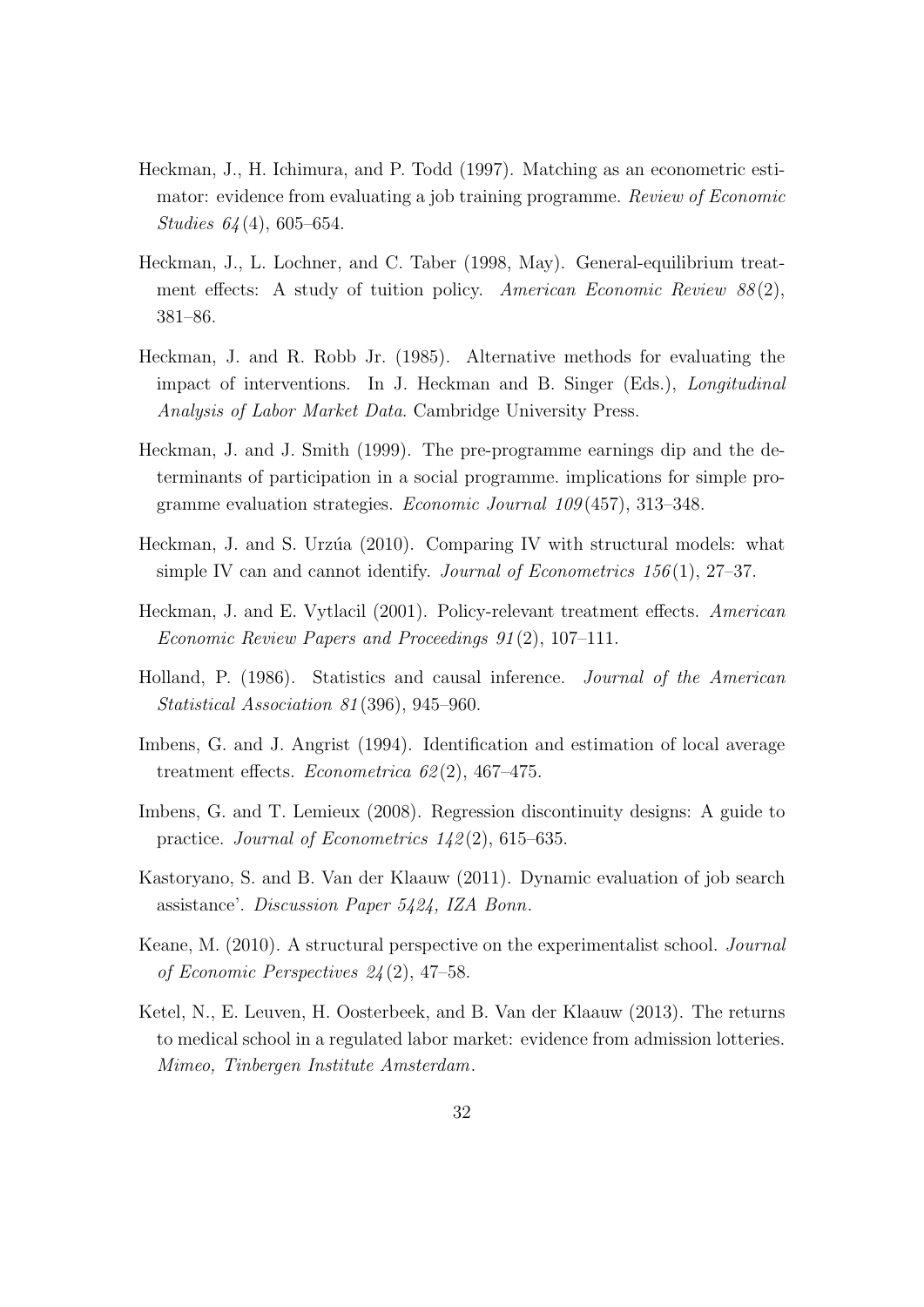- Krueger, A. (1999). Experimental estimates of education production functions. Quarterly Journal of Economics 114 (2), 497–532.
- Lalive, R. (2008). How do extended benefits affect unemployment duration? a regression discontinuity approach. Journal of Econometrics  $142(2)$ , 785–806.
- LaLonde, R. (1986). Evaluating the econometric evaluations of training programs with experimental data. American Economic Review 76(4), 604–620.
- Lee, D. (2008). Randomized experiments from non-random selection in U.S. house elections. Journal of Econometrics 142 (2), 675–697.
- Lise, J., S. Seitz, and J. A. Smith (2004). Equilibrium policy experiments and the evaluation of social programs. NBER Working paper 10283.
- Manning, W., J. Newhouse, N. Duan, E. Keeler, and A. Leibowitz (1987). Health insurance and the demand for medical care: evidence from a randomized experiment. American Economic Review 77(3), 251–277.
- Manski, C. (1990). Nonparametric bounds on treatment effects. American Economic Review, Papers and Proceedings 80(2), 319–323.
- Manski, C. (1993). Identification of endogenous social effects: the reflection problem. Review of Economic Studies  $60(3)$ , 531–542.
- Manski, C. (2003). Partial identification of probability distributions. Springer, New York.
- McCrary, J. (2007). Testing for manipulation of the running variable in the regression discontinuity design. Journal of Econometrics  $142(2)$ , 698–714.
- Miguel, E. and M. Kremer (2004). Worms: identifying impacts on education and health in the presence of treatment externalities. *Econometrica*  $72(1)$ , 159–217.
- Mincer, J. (1974). Schooling, Experience and Earnings. Columbia University Press for National Bureau of Economic Research, New York.
- Moulton, B. (1986). Random group effects and the precision of regression estimates. Journal of Econometrics 32(3), 385–397.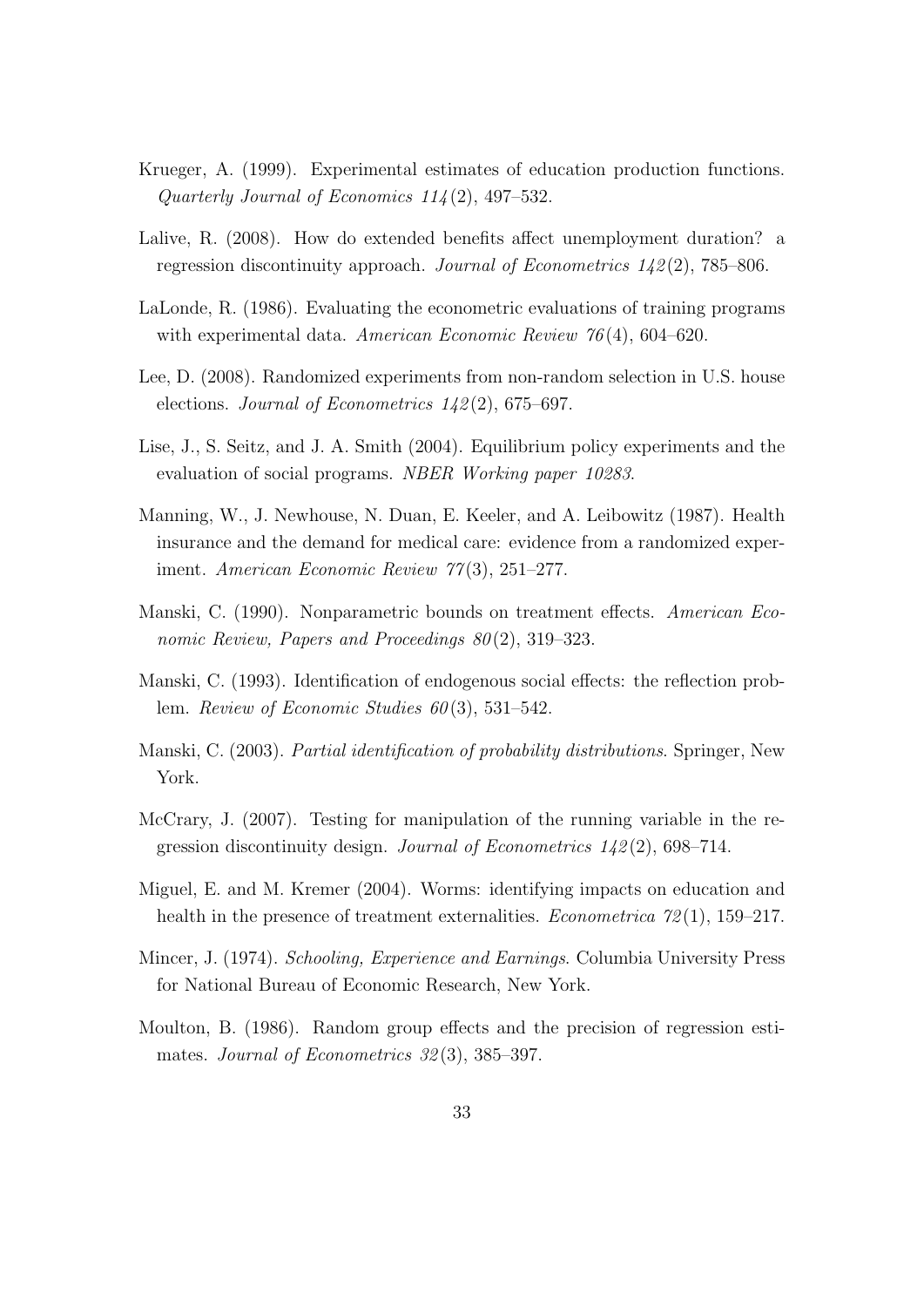- Neyman, J. (1923). Statistical problems in agricultural experiments. Journal of the Royal Statistical Society II Supplement 2, 107–180.
- Porter, J. (2003). Estimation in the regression discontinuity model. University of Wisconsin, Unpublished Manuscript.
- Rosenbaum, P. and D. Rubin (1983). The central role of the propensity score in observational studies for causal effects. *Biometrika*  $70(1)$ , 41–55.
- Rosenzweig, M. and K. Wolpin (2000). Natural "natural experiments" in economics. Journal of Economic Literature 38(4), 827–874.
- Ross, H. (1970). An experimental study of the negative income tax. *PhD thesis* MIT.
- Roy, A. (1951). Some thoughts on the distribution of earnings. Oxford Economic Papers  $3(2)$ , 135-146.
- Rubin, D. (1974). Estimating causal effects of treatments in randomized and nonrandomized studies. Journal of Educational Psychology 66(5), 688–701.
- Schmieder, J., T. Von Wachter, and S. Bender (2012). The effects of extended unemployment insurance over the business cycle: Evidence from regression discontinuity estimates over 20 years. The Quarterly Journal of Economics  $127(2)$ , 701–752.
- Schultz, T. (2004). School subsidies for the poor: evaluating the mexican progresa poverty program. Journal of Development Economics 74 (1), 199–250.
- Shimer, R. and I. Werning (2007). Reservation wages and unemployment insurance. Quarterly Journal of Economics 122 (3), 1145–1185.
- Staiger, D. and J. Stock (1997). Instrumental variables regression with weak instruments. Econometrica  $65(3)$ , 557–586.
- Staiger, J. and M. Yogo (2005). Testing for weak instruments in linear IV regression. In D. Andrews and J. Stock (Eds.), Identification and Inference for Econometric Models, Essays in Honor of Thomas Rothenberg, Chapter 5, pp. 80–108. New York: Cambridge University Press.